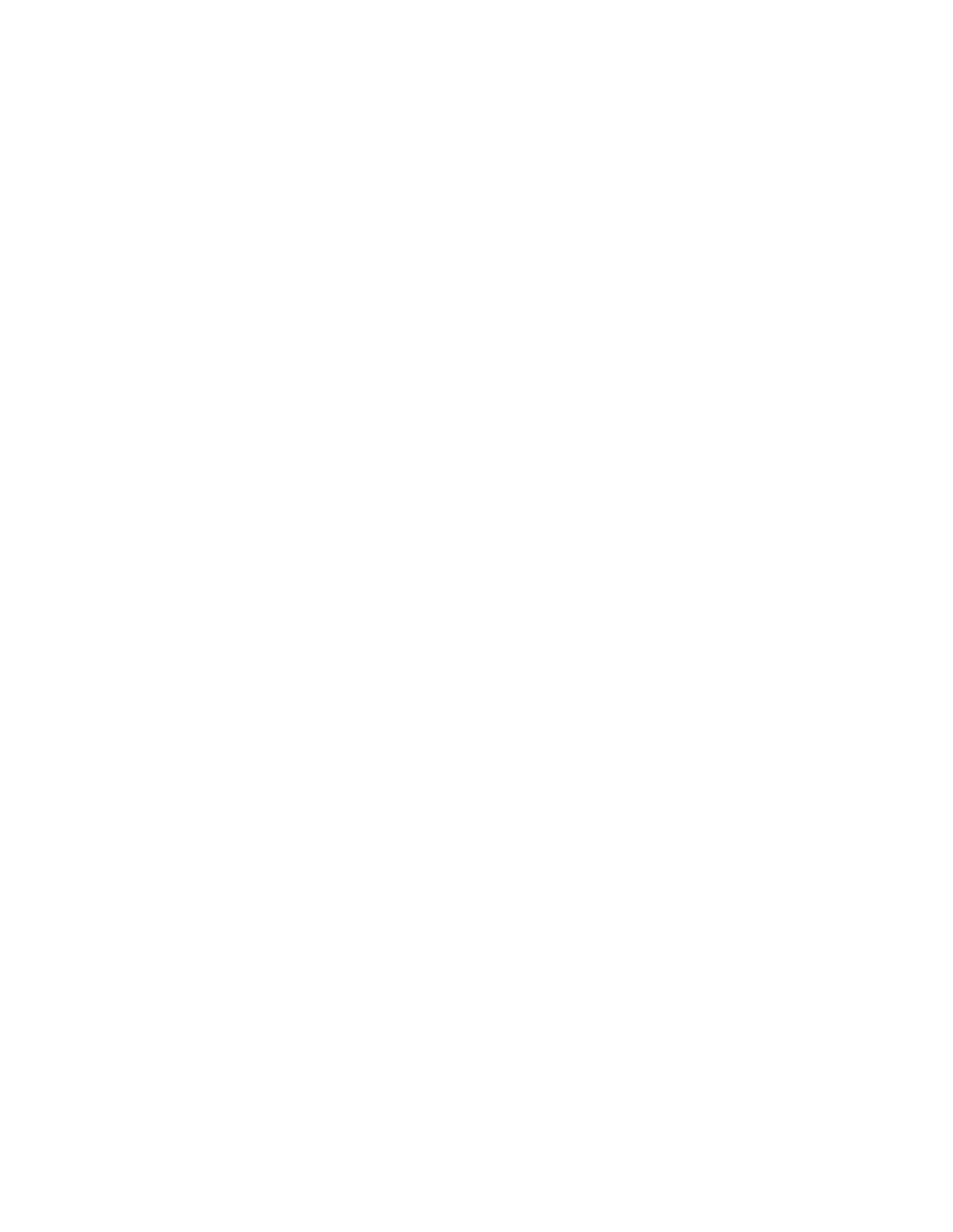Dear Outreach Parent,

Enclosed in this packet is everything you will need to apply for enrollment at OCE. We are so excited that you are interested in joining our school family. We are a closely-knit group of people who yearn to serve God by enhancing His Kingdom. Our desire is to educate students in traditional areas of study within a Biblical worldview. Additionally, our hearts yearn to develop Defenders of the Faith—students who are equipped and empowered to answer "for the hope that lies within" in accordance with the Scriptural imperative. We further desire to serve the entire family holistically. Just as the Bible illustrates that we are the Body of Christ, we at OCE are an extension of that Body and feel that each adoptive member is vital to what we do. When you join Outreach, you are grafted in and become part of who we are.

We are so grateful for this opportunity to serve you and your family. Just as with any other facility, we know that we (and you) will make mistakes. What separates us, however, is that we promise to endeavor to respond like Jesus in all circumstances and to grow from our shortfalls. We will always strive to provide the highest in quality academics, character formation, and spiritual depth.

If you have any questions during the application process, please feel at liberty to contact us. Please complete the attached application in its entirety. Also, if you wish to apply for financial aid, please ask for an ACE application or download it from our website: www.outreacheducation.org (scroll down and click on the ACE Scholarships link).

Thank you for your partnership with OCE, and for allowing us to pour into your most beloved treasures—your children. May Jesus bless you and your family as you become an extension of ours.

Blessings,

Jessica Bullard Principal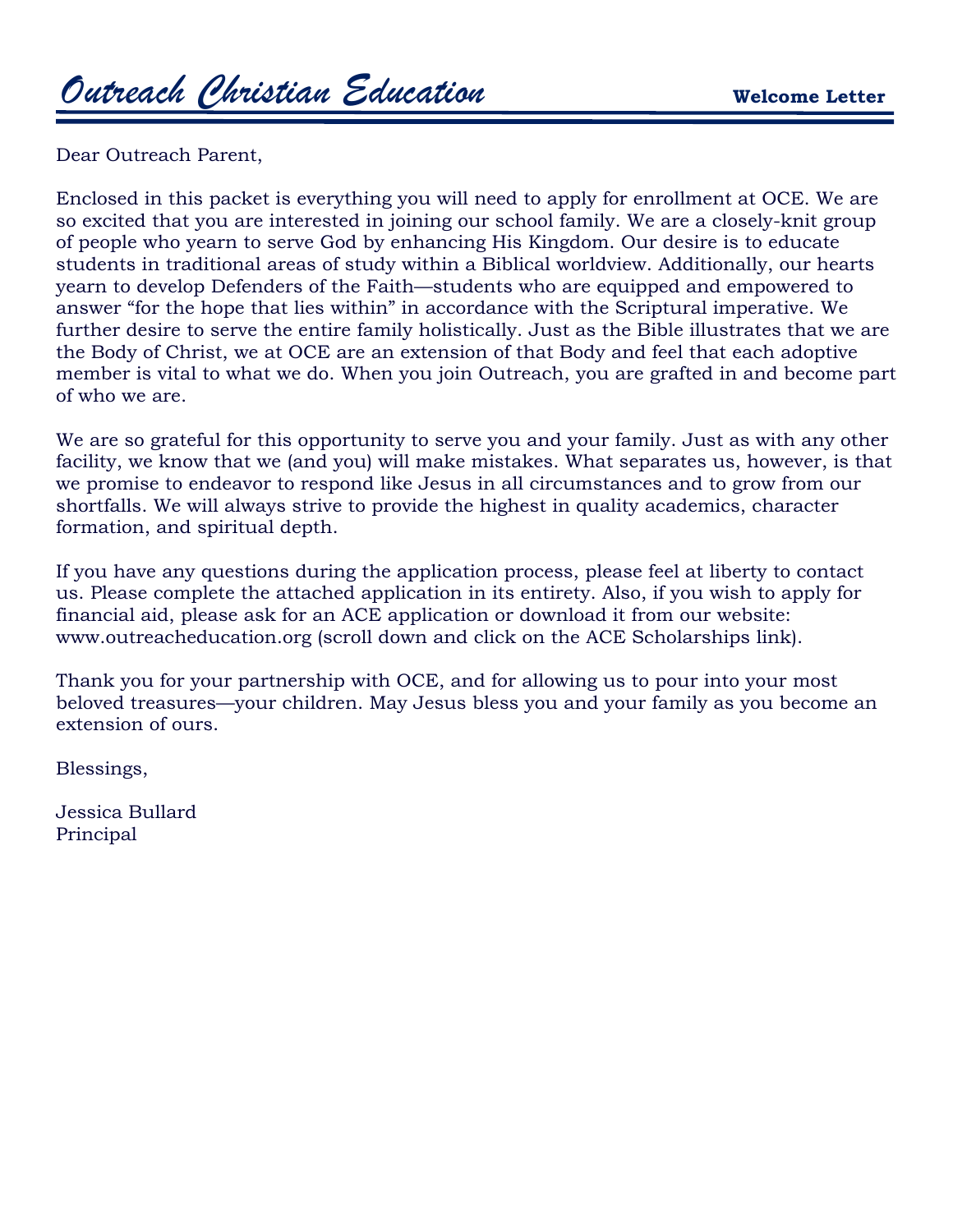### **Outreach Christian Education Code of Ethics**

- 1. Our school will be a place where students cultivate an active and authentic relationship with Jesus Christ.
	- This includes studying God's Word, maintaining an active prayer life, being part of a church community, making oneself accountable to others, and seeking to share Christ through word and deed.
	- Students should make every effort to avoid influences that create a heart divided from the Lord. This includes what one views and listens to, recognizing that anything that mocks or disregards biblical standards can be destructive to a life of faith.
- 2. Our school will be a place where students respect each other's physical and spiritual well-being.
	- Encourage one another and build each other up (1 Thessalonians 5:11). This requires us to treat others with kindness and respect at all times. It also requires us to be a positive influence in the lives of those with whom we associate.
	- Communicate with others in the spirit of love. This requires that we refrain from such things as gossip, anger, unkind words (spoken or written), and cruel jokes at the expense of others.
		- a. Student must avoid insults, threats, unkindness toward one another, and any language which is vulgar, or which demeans either God or humankind. Bullying and hazing are also unacceptable behaviors.
		- b. Each student must respect and protect the property rights of others and refrain from misusing, misappropriating, or infringing in any manner with the personal or assigned property of others.
		- c. Students must refrain from physical interference such as tripping, hitting, poking, and the like. Rough-housing, even in play, leads too quickly to danger or misunderstanding and is not permitted.
		- d. Since mutual respect involves not distracting one another and not advertising partiality, students will refrain from public displays of affection or dislike.
- 3. Our school will be a place where the authority of God, parents and the school staff are appropriately respected.
	- Develop relationships that edify our relationship with Christ and spur us to live righteously (1 Corinthians 15:33).
		- a. Students must obey instructions from the Academy's staff and its supporting adults promptly and willingly, avoid displaying any negativism of tone or attitude and exhibit respect toward teachers and authority.
		- b. Students will not distract or detract from the learning of others or themselves.
		- c. Students should walk in an orderly manner between locations in the building and be prompt in their arrival at class and for other school events.
		- d. Students will comply with school's dress code.
- 4. Our school will be a place where people demonstrate lives of integrity.
	- Be honest and above reproach. We must always speak the truth and avoid any appearance of dishonesty (Proverbs 8:7). This includes avoiding such things as stealing, lying, cheating, and deception.
	- Students will exhibit academic honesty, as we are called to lives that are characterized by holiness (1 Peter 1:14-16).
	- Students will exhibit honesty in all their dealings with the staff and students of the Academy and its activities.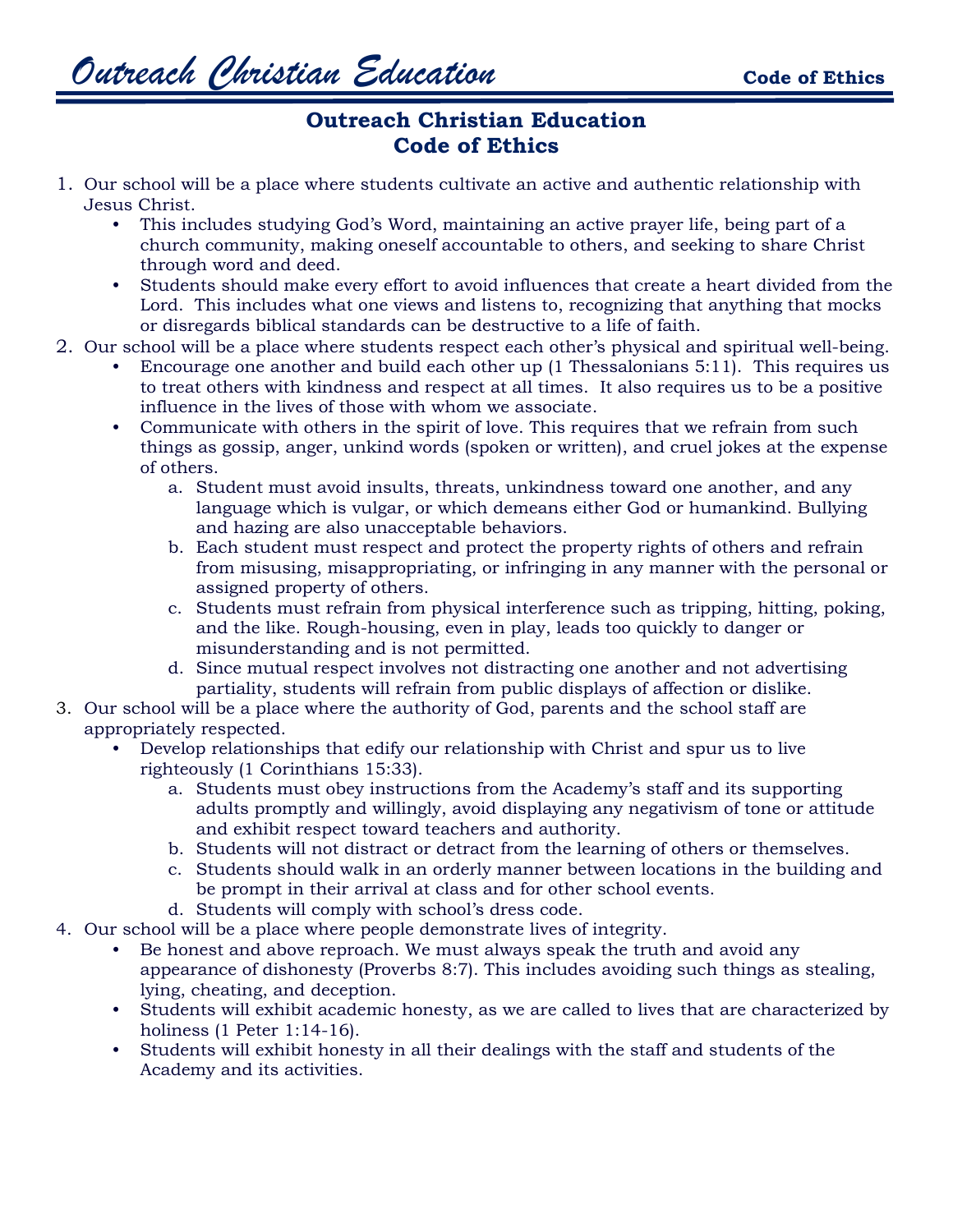- 5. Our school will be a safe and clean learning environment, and students will accept guidelines chosen to care for our facility and maximize learning.
	- Demonstrate self-control (James 1:19). We must avoid allowing our behaviors or responses to a situation to be a hindrance or a distraction to the school community as a whole.
	- Students are expected to flee from the presence and association of any inappropriate or illegal activities (Ephesians 5:3-7).
		- a. Students should keep OCE and its campus neat and clean and avoid destruction, damage, or defacement of school property in any form.
		- b. All food must stay in the cafeteria unless given permission by a teacher or supervisor. Chewing gum may not be used in the building or at any school functions without permission of the staff. There may be no open food or drink in the hallways.
		- c. The possession or use of drugs, alcohol, tobacco, or weapons on campus is forbidden.
		- d. No student may be in unsupervised areas at any time (this include sitting in vehicles). Students are expected to be in their assigned areas at designated times. A student wishing to be excused from an assigned location or activity must get written permission from the assigned teacher. Permission given by another adult is not valid without the expressed consent of the assigned teacher.
- 6. Our school will be an environment that practices sportsmanship and promotes school spirit.
	- Students will uphold fair play, be gracious in defeat and modest in victory, and will be a worthy representative at all games.
	- Students will support team and cheerleaders, attend extra-curricular activities when possible, and will participate in pep rallies and fundraisers.
	- Students will have pride in, and loyalty to, Outreach Christian Education.

Outreach Christian Education, as necessary and advisable, may add to or refine the above code of ethics in the best interests of the students and the mission of the school.

Does your family agree to **endeavor** to live by this Code of Ethics? Yes No

 $\overline{\phantom{a}}$  , and the contract of the contract of the contract of the contract of the contract of the contract of the contract of the contract of the contract of the contract of the contract of the contract of the contrac

 $\overline{\phantom{a}}$  , and the contract of the contract of the contract of the contract of the contract of the contract of the contract of the contract of the contract of the contract of the contract of the contract of the contrac

 $\overline{\phantom{a}}$  , and the contract of the contract of the contract of the contract of the contract of the contract of the contract of the contract of the contract of the contract of the contract of the contract of the contrac

**Father's Signature Date** 

Mother's Signature and Date Date of the Date of the Date of the Date of the Date of the Date of the Date of the Date of the Date of the Date of the Date of the Date of the Date of the Date of the Date of the Date of the Da

Student's Signature Date of the Student's Signature Date of the Date of the Date of the Date of the Date of the Date of the Date of the Date of the Date of the Date of the Date of the Date of the Date of the Date of the Da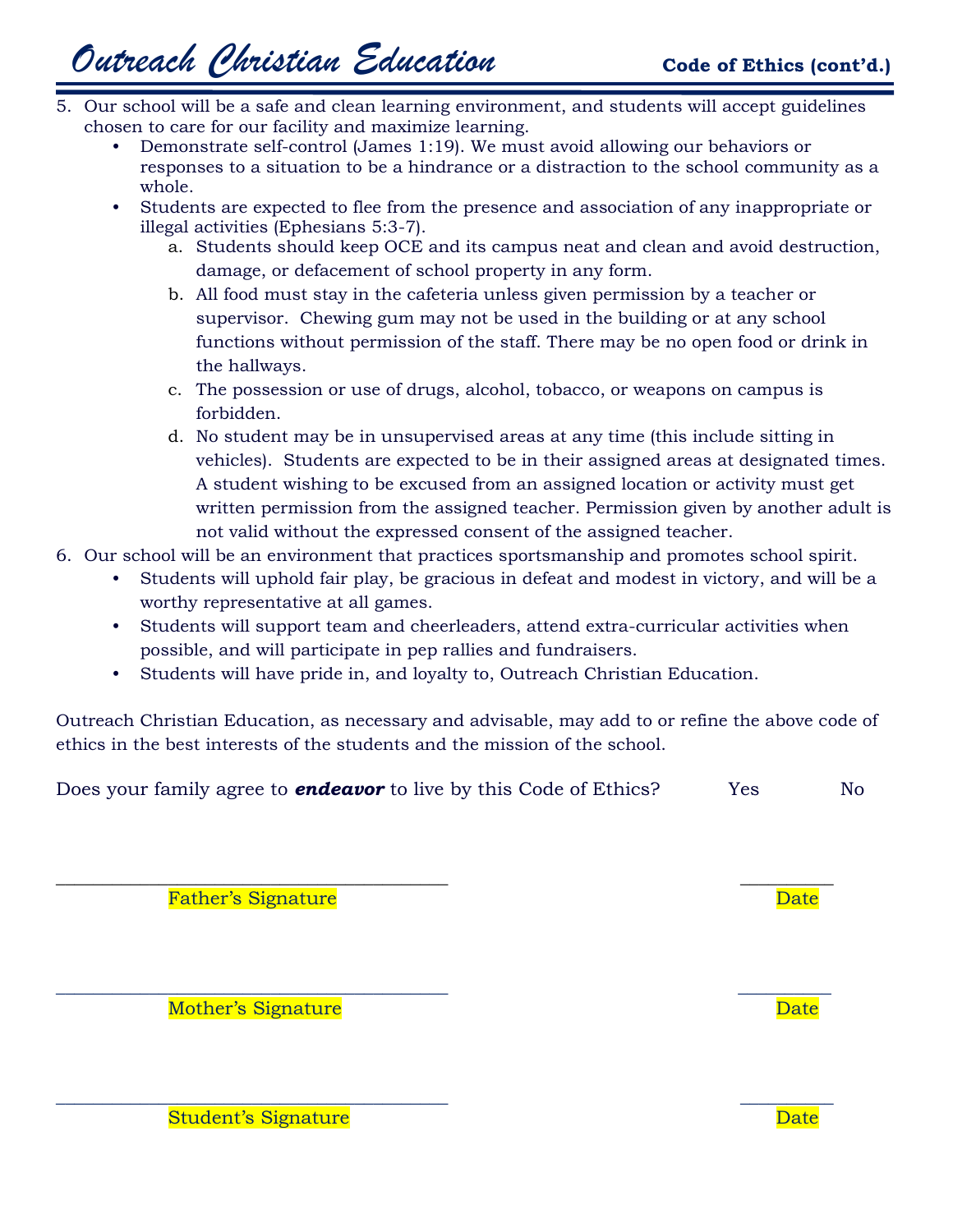#### **STATEMENT OF FAITH\***

Jesus Christ is the headmaster of Outreach Christian School. The teaching faculty and staff are only servants to be used by the Lord in educating and training each child. This is the *condensed*  statement of faith for our school. A more comprehensive statement may be obtained from the front office.

- **(A) Holy Scripture—**We believe that all scripture of both the Old and New Testaments is the inspired Word of God. It is without error and the sole authority for life, faith and conduct.
- **(B) The Godhead—**We believe there is one true and living God who eternally exists in three persons: God the Father, God the Son and God the Holy Spirit (Deuteronomy 6:4; Matthew 28:19; II Corinthians 13:14; John 14:10, 26).
- **(C) Jesus Christ—**We Believe Jesus Christ is the only begotten and eternal Son of God. He was born of a virgin, lived a sinless life, died on the cross as our substitute, was buried, rose from the grave in a bodily resurrection and, with His promise to return, ascended into heaven to be seated at the right hand of God (Isaiah 7:14; 9:6; Luke 1:35; John 1:1-2, 14; II Corinthians 5:19-21; Galatians 4:4-5; Philippians 2:5-8; Acts 2:18-36; Romans 3:24-25; I Peter 2:24; Ephesians 1:7; I Peter 1:3-5).
- **(D) Holy Spirit—**We believe the Holy Spirit convicts the world of sin, of righteousness, and of judgment; and, that He is the Supernatural Agent in regeneration, baptizing all believers into the body of Christ, indwelling and sealing them unto the day of full redemption (John 16:8-11; Romans 8:9; I Corinthians 12:12-14; II Corinthians 3:6; Ephesians 1:13-14).
- **(E) Man and the Fall—**We believe man is the special and eternal creation which God made in His own image and likeness. However, when the first man, Adam, voluntarily sinned, he incurred the just and forewarned penalty of spiritual and physical death for both himself and all future humanity. Therefore, his sin, which separated him from God, also became our sin; so all have been alienated from God and are in need of reconciliation (Genesis 1:26-27; Romans 3:22-23; 5:12; 6:23; Ephesians 2:1-3; 4:17-19).

We also believe that, apart from God, man is totally depraved, utterly unable to remedy his lost condition, and will spend eternity separated from Him in eternal torment.

- **(F) Salvation—**We believe salvation is the gift of God, offered to man by grace and received when we, through repentance, place our hope and trust fully in Jesus Christ who gave His life's blood as a ransom for the forgiveness of our sins (John 1:12; Ephesians 1:7; 2:8-10; I Peter 1:18-19).
- **(G) The Church—**We believe that all who put their faith in Jesus Christ are immediately placed by the Holy Spirit into a singular united spiritual body recognized as the church. The local assembling of believers, with Jesus Christ as the head, is the visible, physical expression of this spiritual body (I Corinthians 12:12-14; II Corinthians 11:2; Ephesians 1:22-23; 5:25-27).
- **(H) Lifestyle—**We believe it is the will of God to live a life devoted to scripture and defined by like action (Romans 12:1-2; 14:13; II Corinthians 6:14; 7:1; II Timothy 3:1-5; I John 2:15- 17; II John 9-11).
- **(I) Last and Eternal State**—We believe Jesus Christ will literally come for His church, physically establish His millennial reign on earth, decree a final judgment between the righteous and wicked and rule forever in the new heavens and new earth (Matthew 25:41- 46; Mark 9:43-48; Luke 16:19-26; II Thessalonians 1:7-9; Jude 6-7; Revelation 20:11- 15).

\*This statement of faith is intended to reflect our beliefs but is not to be considered all-inclusive.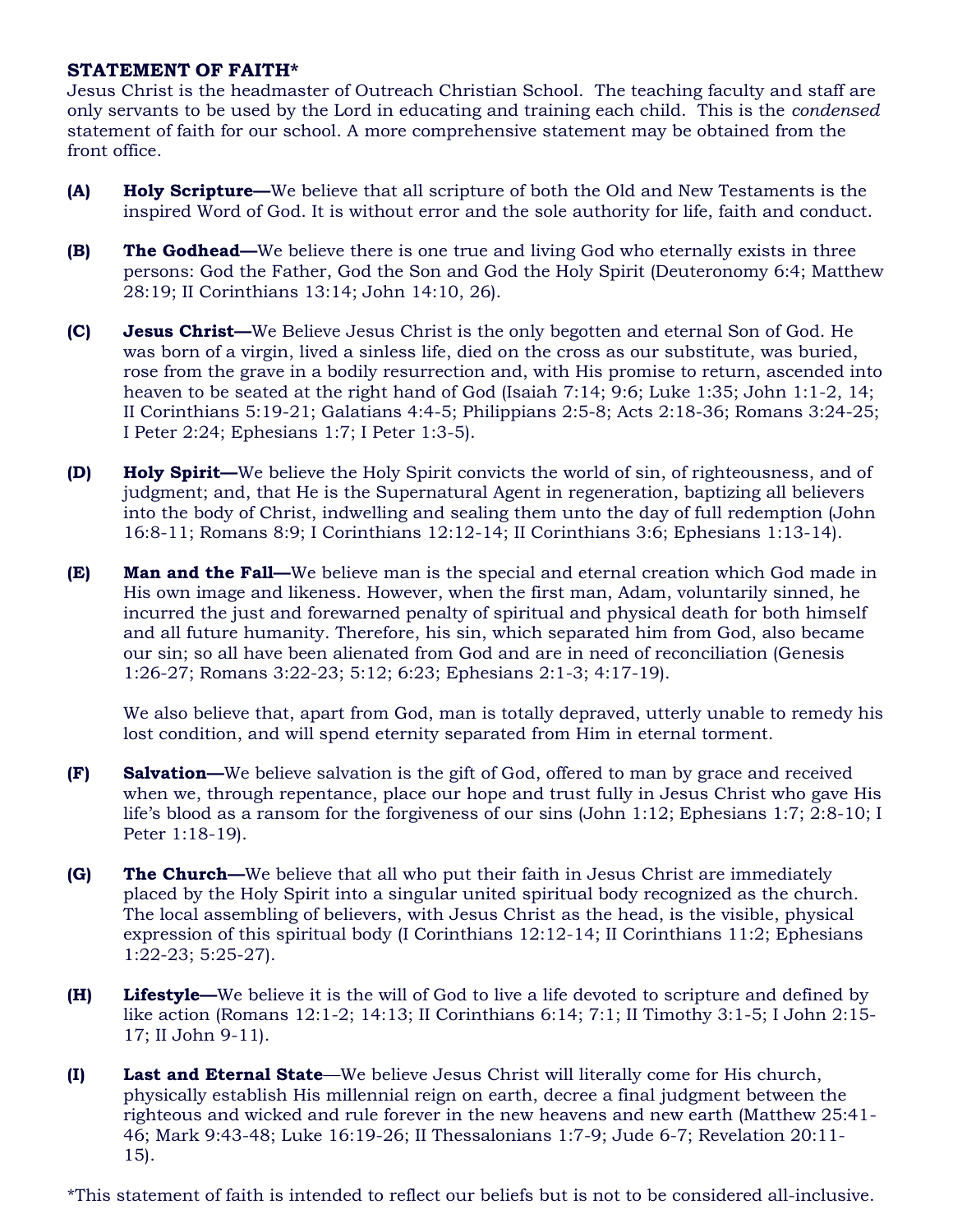#### **OCE'S CONDENSED STANCE ON CULTURAL CONTROVERSIES**

The subjects below represent our steadfast scriptural position and our biblical understanding of those Scriptures. Cultural diversities and pressures in this modern era convince some to embrace non-biblical change. While we regard and respect the right for everyone to make their own choices, we affirm we also have that same privilege.

The following reflect a portion of what we believe at OCE and what we expect families to support as we partner together to educate your children in these difficult days. A more comprehensive Position on Cultural Concerns and Differences may be obtained from the front office.

#### **Marriage, Gender, and Human Sexuality**

See Genesis 2:24; Genesis 19:5, 13; Genesis 26:8-9; Leviticus 18:1-30; Romans 1:26-29; I Corinthians 5:1; 6:9; I Thess. 4:1-8; Hebrews 13:4.

- **Marriage** Designed by God to be between one man and one woman
- **Gender** Assigned by God and made evident by genitalia (confirmed by DNA)
- **Sexuality** Intended to be expressed between a male and female within the confines of marriage. We believe homosexuality, lesbianism, bisexuality, bestiality, incest, fornication, adultery, pornography, gender fluidity, transgenderism, and any other sexually fluid lifestyles are sinful perversions of God's gift of sex.

#### **Creation vs. Evolution**

See Genesis 1-2; Exodus 20:11

We believe that God created the universe in six literal 24-hour periods. We reject evolution, the Gap Theory, the Day-Age Theory, the Big Bang Theory, and Theistic Evolution as unscriptural theories of origin.

#### **Life, Abortion, and Euthanasia**

See Job 3:16; Psalms 51:5; 139:14-16; Isaiah 44:24; 49:1; 5; Jeremiah 1:5; 20:15-18; Luke 1:44.

- **Life** All human life is precious from the unborn to the aged.
- **Abortion** We understand the difficult decisions surrounding abortion. Especially if the mother is *really* in danger of losing her life. And while there is no "one size fits all," we categorically support life and view abortion as infanticide.
- **Euthanasia** We believe intentionally the taking the life of the elderly for whatever reason is murder.

**By signing below, we acknowledge we have read OCE's Condensed Stance on Cultural Controversies and will support these teachings to the best of our abilities. While we recognize we are not required to conform to these beliefs in our personal lives, we commit not undermine these teachings with our students.**

| <b>Father's Signature</b>                    |  | <b>Date</b> |
|----------------------------------------------|--|-------------|
|                                              |  |             |
| <b>Mother's Signature</b><br><b>Contract</b> |  | <b>Date</b> |
|                                              |  |             |
| <b>Student's Signature</b>                   |  | <b>Date</b> |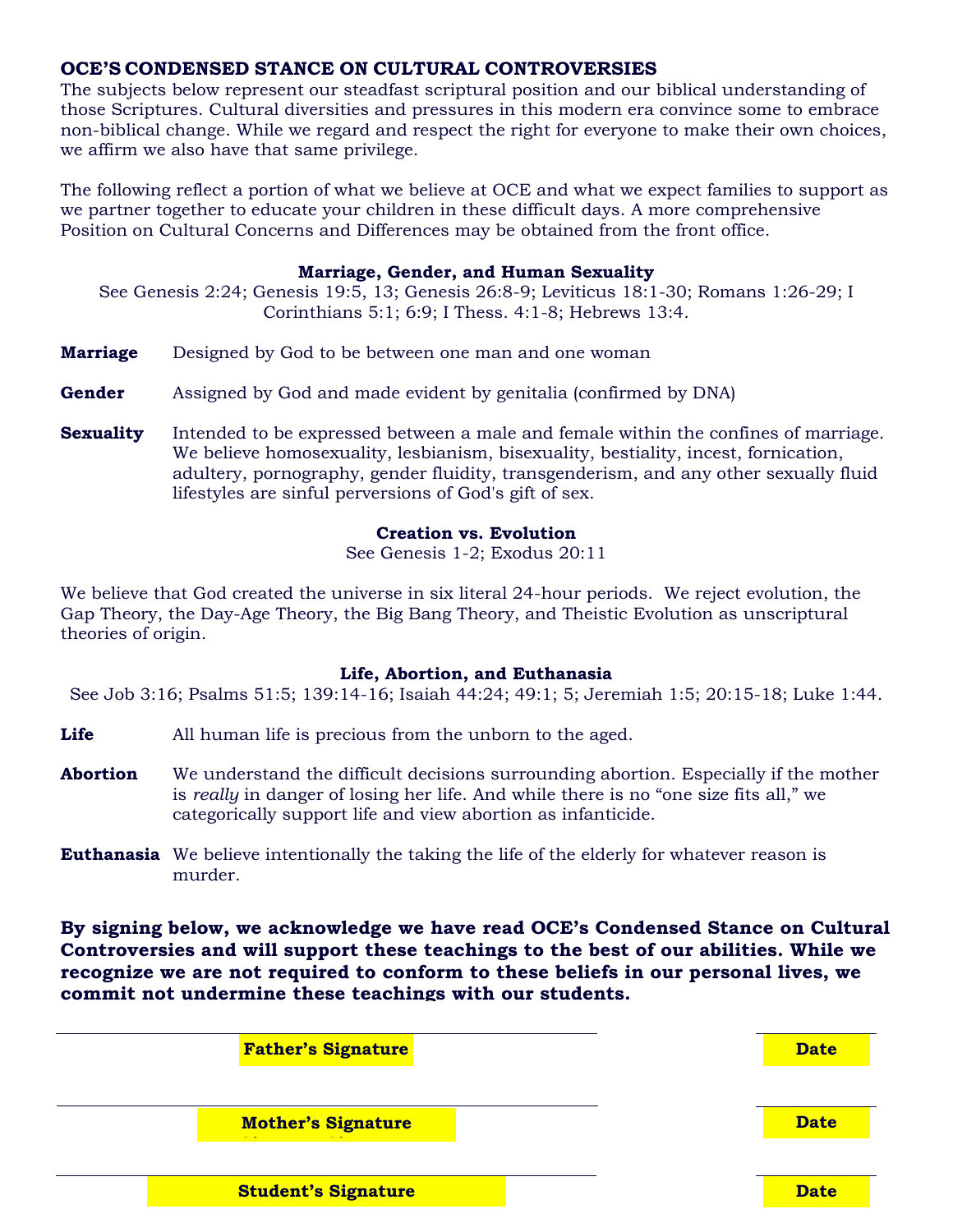# *Outreach Christian Education* **Enrollment Application**

**The enrollment fee must accompany this application and is non-refundable. Thank you for your confidence in OCE to assist you in providing quality Christian education for your child. Our commitment is to work with the home, but not to assume responsibilities that rightfully belong to parents. Because of our ministry to the entire family, we desire all children within the home to attend OCE. Please provide an explanation of any exceptions with your children.**

### **Student Information**

| Grade to Enter: _______________ |      |      |
|---------------------------------|------|------|
|                                 |      |      |
| Social Security #:              | DOB: | Age: |
| Gender:                         |      |      |
| Phone:                          |      |      |

## **Family Information**

| Father/Guardian 1                          | Mother/Guardian 2                  |
|--------------------------------------------|------------------------------------|
| Name:                                      | Name:                              |
| Relation to student:                       | Relation to student:               |
| Address:                                   | Address:                           |
| Phone:                                     | Phone:                             |
| Email:                                     | Email:                             |
| SS # (req'd).                              | SS # (req'd).                      |
| Employer:                                  | Employer:                          |
| <b>Work Phone:</b>                         | Work Phone:                        |
| Position/Title:                            | Position/Title:                    |
| <b>Education level:</b>                    | <b>Education level:</b>            |
| <b>Parents Married</b><br>Parents Divorced | Single Parent<br>Parents Separated |
| <b>Father Remarried</b><br>Lives w/Father  | Lives w/Mother<br>Mother Remarried |
| Lives w/Guardian<br><b>Father Deceased</b> | Mother Deceased                    |
| Stepfather/Guardian 3                      | Stepmother/Guardian 4              |
| Name:                                      | Name:                              |
| Relation to student:                       | Relation to student:               |
| Address:                                   | Address:                           |
| Phone:                                     | Phone:                             |
| Email:                                     | Email:                             |
| SS # (req'd).                              | $SS$ # (req'd).                    |
| Employer:                                  | Employer:                          |
| Work Phone:                                | Work Phone:                        |
| Position/Title:                            | Position/Title:                    |
| <b>Education level:</b>                    | <b>Education level:</b>            |

**\*\*\*If biological parents are not in the same household, please provide copy of legal custody arrangements.\*\*\***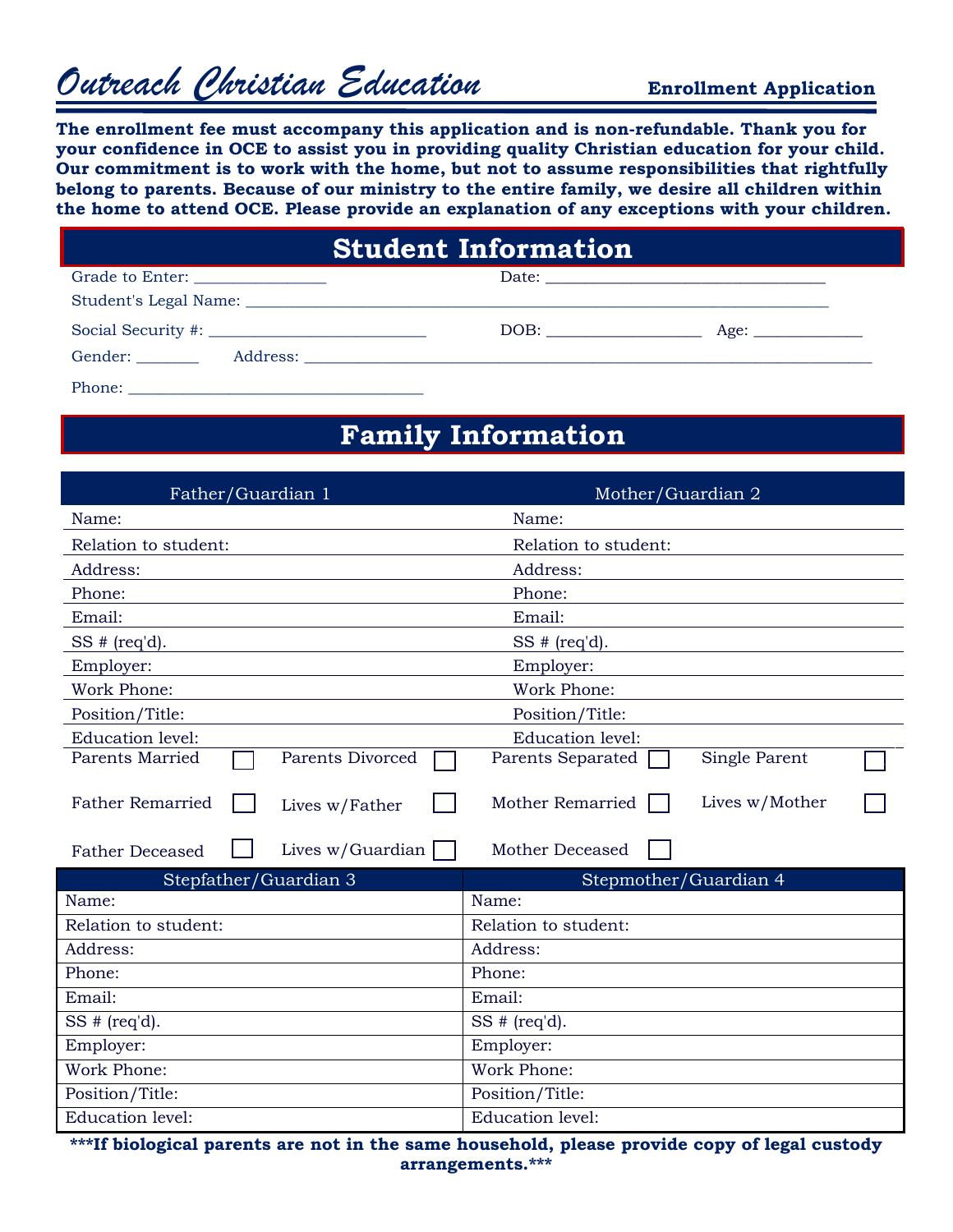*Outreach Christian Education* **Enrollment Application (cont'd.)**

## **Academic Information**

| City, State, Zip                                                                                                                                                                                                                                                                                                                                                                                                   |
|--------------------------------------------------------------------------------------------------------------------------------------------------------------------------------------------------------------------------------------------------------------------------------------------------------------------------------------------------------------------------------------------------------------------|
|                                                                                                                                                                                                                                                                                                                                                                                                                    |
|                                                                                                                                                                                                                                                                                                                                                                                                                    |
| Based upon your knowledge of your student, how would you describe their academic performance?<br>performance:<br>Below average $\Box$<br>Average     Above average                                                                                                                                                                                                                                                 |
|                                                                                                                                                                                                                                                                                                                                                                                                                    |
| <u> 1989 - Johann Harry Harry Harry Harry Harry Harry Harry Harry Harry Harry Harry Harry Harry Harry Harry Harry</u>                                                                                                                                                                                                                                                                                              |
| Has your student received special help for reading or learning difficulties? _________________________________                                                                                                                                                                                                                                                                                                     |
| <b>Admissions Questionnaire</b>                                                                                                                                                                                                                                                                                                                                                                                    |
| How did you hear about Outreach? Church Direct Mail   Google   Social Media                                                                                                                                                                                                                                                                                                                                        |
|                                                                                                                                                                                                                                                                                                                                                                                                                    |
| Please describe in as much detail as possible what you are looking for in Christian education:                                                                                                                                                                                                                                                                                                                     |
|                                                                                                                                                                                                                                                                                                                                                                                                                    |
| After reviewing the enrollment packet and handbook, how do you feel about the following?<br>The school's discipline policy:                                                                                                                                                                                                                                                                                        |
| The school's dress code:<br><u> 1989 - Johann John Stone, markin sanadi amerikan bahasa dalam kemudian bahasa dalam bahasa dalam bahasa dala</u><br>The school's academic standards:                                                                                                                                                                                                                               |
|                                                                                                                                                                                                                                                                                                                                                                                                                    |
| <b>Photography Release</b>                                                                                                                                                                                                                                                                                                                                                                                         |
| As a parent or guardian of this student, I hereby consent to the use of photographs/video taken during<br>the course of the school year for publicity, promotional and/or educational purposes (including<br>publications, presentation or broadcast via newspaper, internet, or other media sources). I do this with<br>full knowledge and consent and waive all claims for compensation for use, or for damages. |
| Yes, I give consent for Outreach Christian Education to photograph my child for school<br>purposes or at school event.                                                                                                                                                                                                                                                                                             |
| No, I do not authorize Outreach Christian Education to photograph for my child for any<br>event.                                                                                                                                                                                                                                                                                                                   |

**Parent Signature Date Date Date Date Date**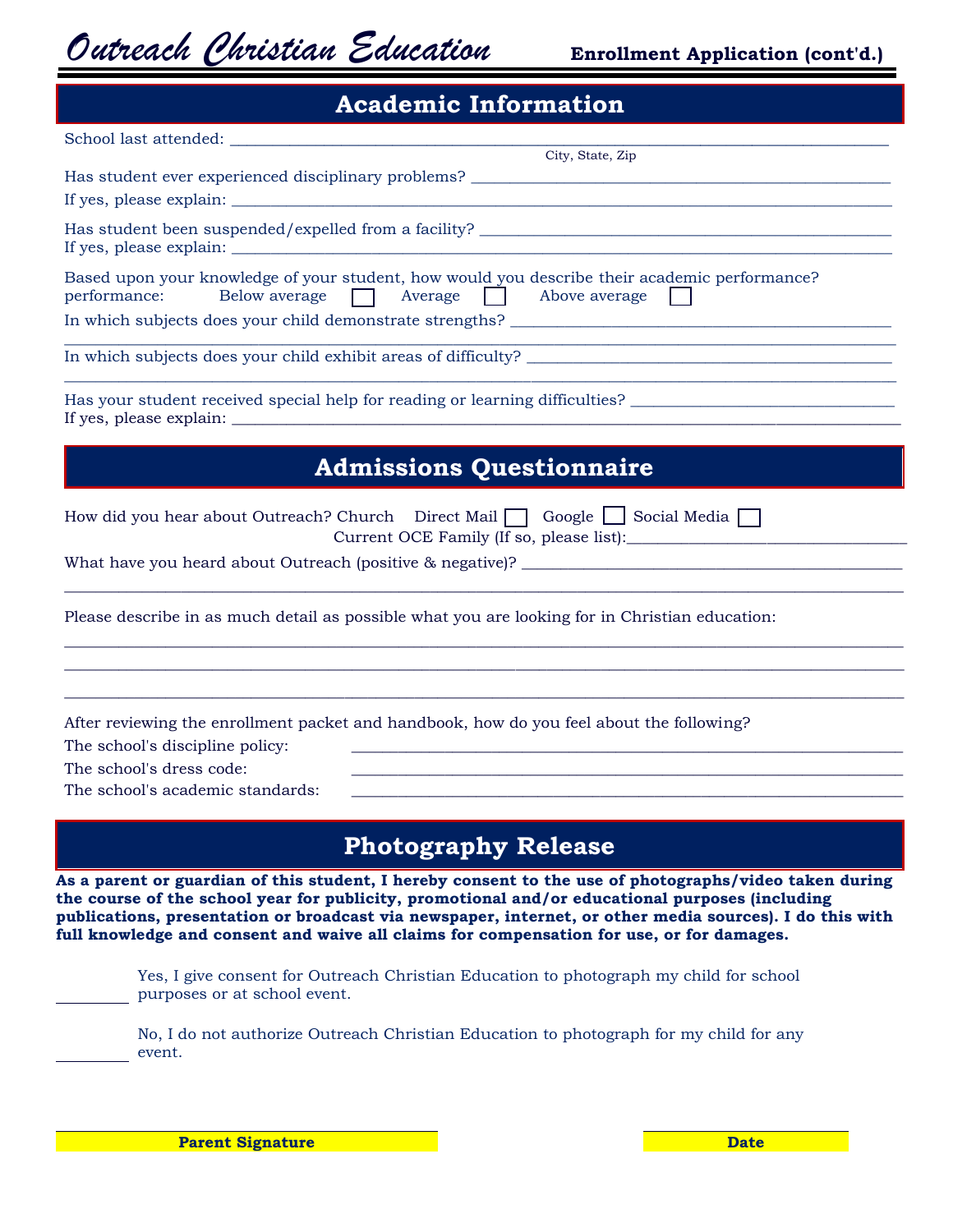### **Authorization and Medical Records**

**Please list the names of those who may pick up your child and make medical decisions.**

| List names in the order you wish them to be called. |              |         | Authorization |                |
|-----------------------------------------------------|--------------|---------|---------------|----------------|
| <b>Name</b>                                         | Relationship | Phone # | Pick Up       | <b>Medical</b> |
|                                                     |              |         |               |                |
|                                                     |              |         |               |                |
|                                                     |              |         |               |                |
|                                                     |              |         |               |                |
|                                                     |              |         |               |                |

\_\_\_\_\_\_\_\_\_\_\_\_\_\_\_\_\_\_\_\_\_\_\_\_\_\_\_\_\_\_\_\_\_\_\_\_\_\_\_\_\_\_\_\_\_\_\_\_\_\_\_\_\_\_\_\_\_\_\_\_\_\_\_\_\_\_\_\_\_\_\_\_\_\_\_\_\_\_\_\_\_\_\_\_\_\_\_\_\_\_\_\_\_\_\_\_ \_\_\_\_\_\_\_\_\_\_\_\_\_\_\_\_\_\_\_\_\_\_\_\_\_\_\_\_\_\_\_\_\_\_\_\_\_\_\_\_\_\_\_\_\_\_\_\_\_\_\_\_\_\_\_\_\_\_\_\_\_\_\_\_\_\_\_\_\_\_\_\_\_\_\_\_\_\_\_\_\_\_\_\_\_\_\_\_\_\_\_\_\_\_\_\_

 $\_$  , and the set of the set of the set of the set of the set of the set of the set of the set of the set of the set of the set of the set of the set of the set of the set of the set of the set of the set of the set of th

 $\_$  , and the set of the set of the set of the set of the set of the set of the set of the set of the set of the set of the set of the set of the set of the set of the set of the set of the set of the set of the set of th

Describe any illness, disease, or physical disabilities that either have affected, or may affect, your child's general health, schoolwork, or participation in school athletic programs.

Are there currently any behavioral, psychological, or educational evaluations, treatments, or interventions? If yes, please describe: \_\_\_\_\_\_\_\_\_\_\_\_\_\_\_\_\_\_\_\_\_\_\_\_\_\_\_\_\_\_\_\_\_\_\_\_\_\_\_\_\_\_\_\_\_\_\_\_\_\_\_\_\_\_\_\_\_\_\_\_\_\_\_\_\_\_\_\_\_

Has your child been diagnosed with ADD or ADHD? \_\_\_\_\_\_\_\_\_\_\_\_\_\_\_\_\_\_\_\_\_\_\_\_\_\_\_\_\_\_\_\_

If yes, what treatment(s) is student receiving? \_\_\_\_\_\_\_\_\_\_\_\_\_\_\_\_\_\_\_\_\_\_\_\_\_\_\_\_\_\_\_\_

May we have your permission to administer Tylenol or ibuprofen in the event of a headache or elevated temperature? Yes No (circle one)

Physician's name: \_\_\_\_\_\_\_\_\_\_\_\_\_\_\_\_\_\_\_\_\_\_\_\_\_\_\_\_\_\_\_\_\_ Phone:\_\_\_\_\_\_\_\_\_\_\_\_\_\_\_\_\_\_\_\_\_\_\_\_\_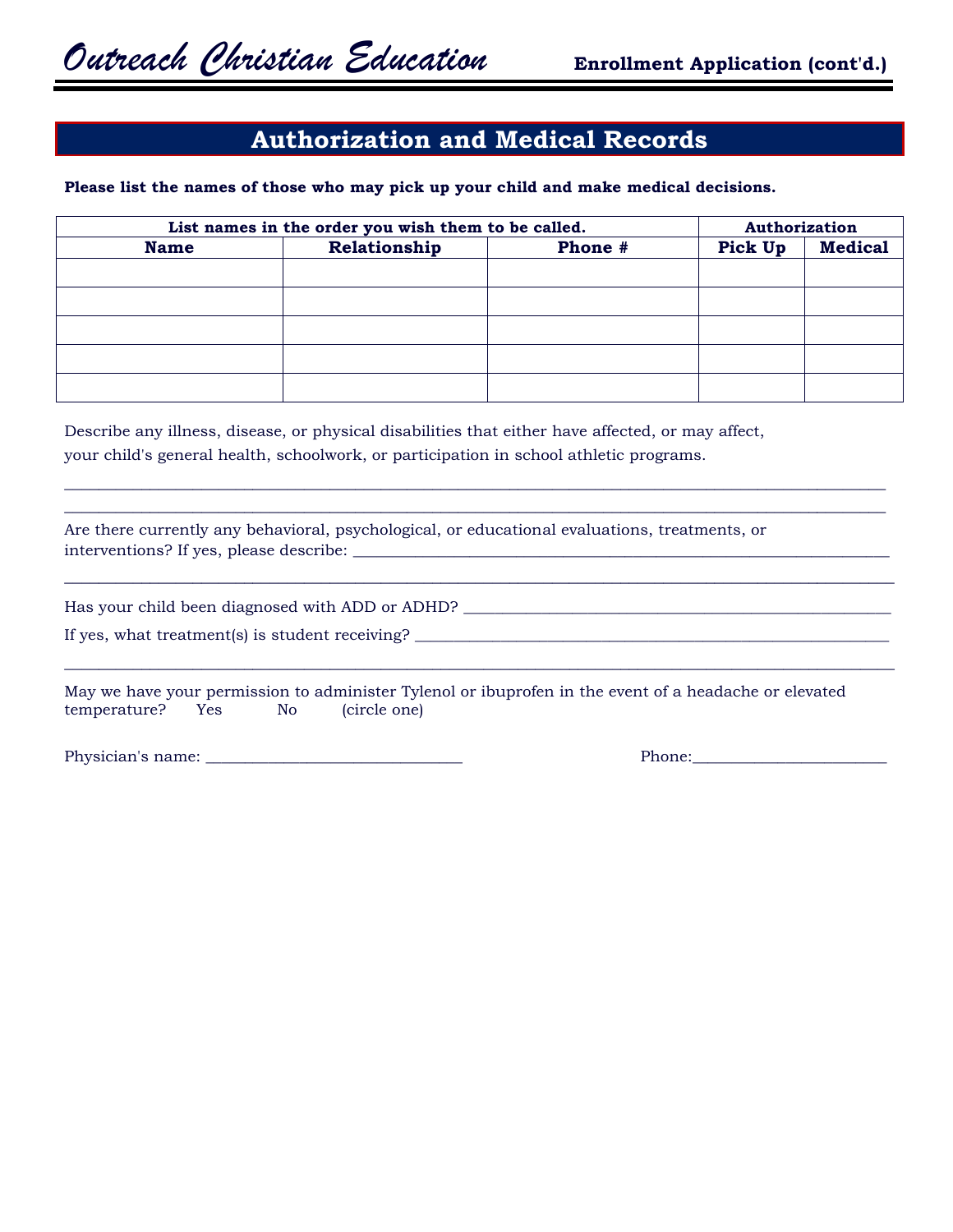# *Outreach Christian Education* **Dress Code**

In order to teach the students good judgment and discretion in matters of their appearance, Outreach Christian Education expects students to wear clothing, hairstyles, make-up and jewelry that promote modesty, appropriateness, and neatness, and which do not distract from the climate of Christian education at Outreach Christian Education. Dress policies are established to contribute to the learning environment of pupils so that 1) they can excel academically in a Christian setting, 2) godly character will be reflected in the ways they represent themselves, 3) students will wear clothing appropriate for normal school activities, and 4) students will be challenged in learning accountability, discernment, and obedience (Hebrews 5:14; 1 Peter 2:13). A dress code is conducive to self-worth, a good study atmosphere, and a good personal identity (Proverbs 11:22). God knows our spiritual condition by our hearts, but men can initially only see the physical body and how it is attired (1 Samuel 16:7).

Even as there is appropriate clothing for church, athletics, work, etc., so too there is appropriate clothing for school and related activities. It is important that families come to a cooperative agreement in this area. Please realize that we have a wide variety of opinions regarding personal appearance, but it is often necessary to set aside our individual desires for the good of the overall school family. We trust the following list of guidelines will clarify for students and parents the desire we have at Outreach Christian Education for our students to glorify the Lord in their dress and grooming. As you read through this list, please consider the three major principles that represent the spirit of the dress code: that students are to wear clothes that are modest, appropriate and neat.

The classroom teacher and Head of School are responsible for administering the dress code. Teachers will carefully observe students' dress at the beginning of each day or function and inform the student and the office staff of any concerns as soon as possible. The student will need to change any inappropriate clothing in order to attend school. If the parent is unable to bring a replacement item to school, the office staff may substitute another piece of clothing (if available). The items outlined in the dress code do not necessarily comprise the entire list of questionable dress practices. On occasion, there could be situations where something not listed may have to be brought to the attention of the student and parent. If a question arises on any issue, the decision of the Head of School will prevail.

#### **Acceptable uniform colors are white, black, red, navy, gray, khaki, and "blue red" or "navy red" plaid\*.**

\*Plaid colors derived from French Toast website.

#### **Procedure for Dress Code Violations**

*Students will be given two warnings before the following procedures take place.*

When a student comes to school improperly dressed, the following procedure will be followed:

1. The teacher will send the student to the office indicating the violation. Students will be treated with love and respect as they are given explanation for their incorrect attire.

2. The office will contact the parent by phone and the parent will be **REQUIRED** to bring the student appropriate clothing.

- 3. Students out of dress code will not be allowed in the classroom. Instead, they will wait in the office for the arrival of the proper clothing.
- 4. Continual dress code violations will result in suspension.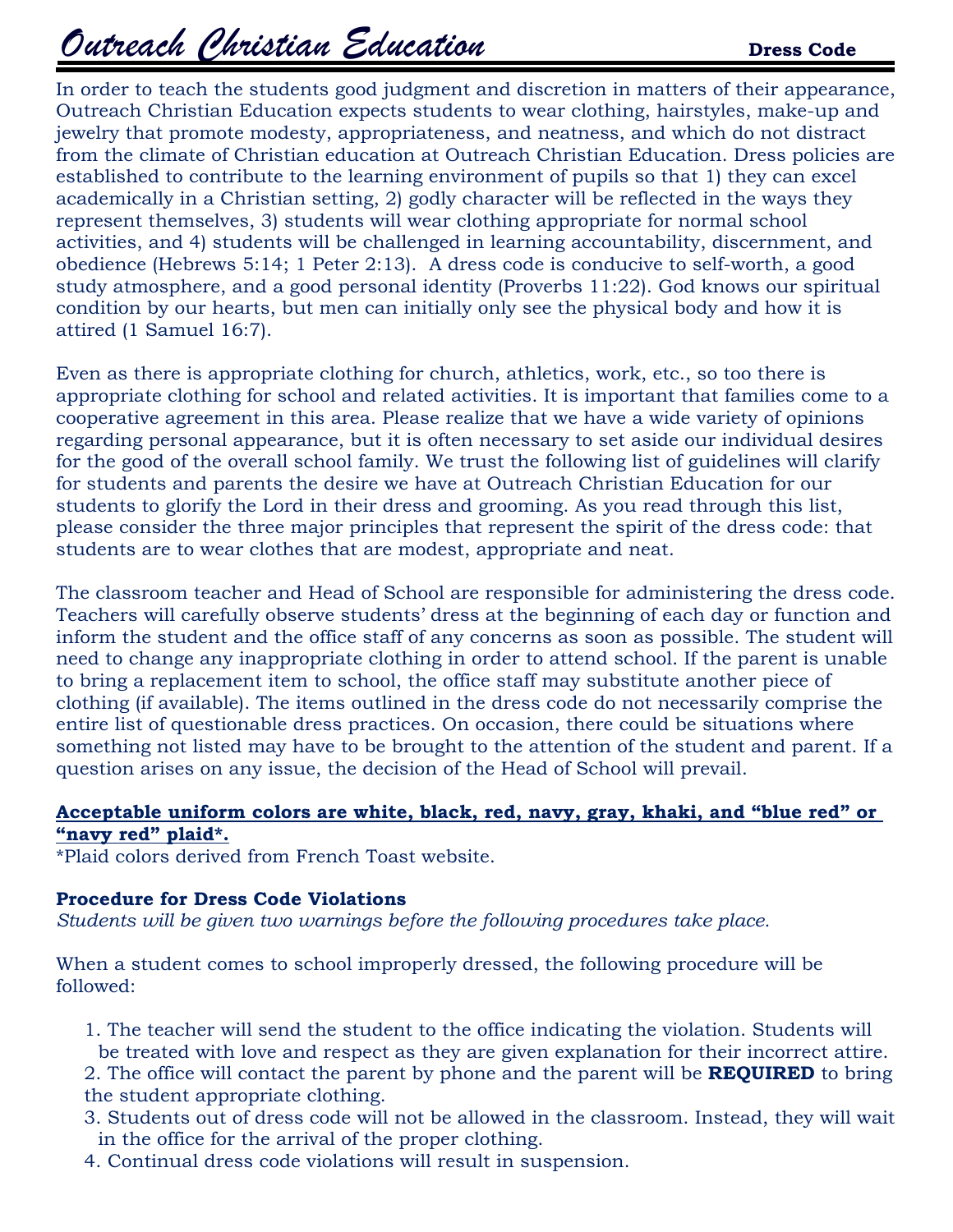# *Outreach Christian Education* **Dress Code (cont'd.)**

It is important that both parent and student diligently work to follow the dress code, as it will be strictly enforced. We appreciate your support in this policy.

#### **Males**

#### **Pants**

Males must wear slacks (Bugle Boy/Docker-type) in good condition; no rips or tears in slacks are allowed. No blue jeans or fad slacks are allowed (this includes "skinny," baggy, slouch, ripped, torn, etc.). Corduroy slacks are allowed. Blue jeans are permitted on announced casual days only.

#### **Shirts**

Shirts must have *buttons and a collar* and be worn tucked in. Turtlenecks are acceptable. Polo-type shirts (button placket and collar) may be worn. Students may not wear another shirt over their shirt nor coats or jackets, including hoodies, in the Learning Center; however, students may wear a sweater or cardigan in the classroom. Absolutely no T-shirts or sports shirts of any kind.

#### **Shoes**

Casual shoes should be worn (such as loafers, etc.). Casual, **solid-colored** tennis shoes (red, white, navy, or black) may be worn, such as Keds or Skechers. This does not include sport tennis shoes. Please see examples for clarification. Snow boots may be worn to school during inclement weather, but students will be expected to change into uniform shoes upon their arrival.

#### **Other**

Males are expected to be well-groomed at all times. Hair must be cut above the collar (no tails, mohawks, punk, or fad hairstyles allowed). All hair must be out of the student's face and eyes at all times. No earrings, nose rings, or piercing of other body parts is allowed. No tattoos, temporary or otherwise, allowed.

#### **Casual Day**

- · OCE will designate specific days as Casual Days. On these days, students must adhere to the following standards:
- · Clothing should not have writing or logos. OCE will designate certain days for Chiefs or Royals apparel. These items are only permitted on those pre-communicated days.
- · Tennis shoes and other comfortable shoes are permitted on casual days.
- · Jeans or pants must not contain rips, tears, holes, etc.

#### **Females**

#### **Dresses**

Dresses or skirts must not be any shorter than the knee. Slits in skirts/dresses must not be more than one inch above the knee.

Females may wear *dress slacks* (corduroy slacks may be worn) with buttons and/or zippers at the waist. Dress slacks do not include tight fitting or form-fitting pants. No leggings, stirrups, spandex, or knit pants are permitted. If pants are anything other than slacks or corduroy, they are allowed at the discretion of the administration only. All clothing should be modest. Blue jeans are permitted on announced casual days only.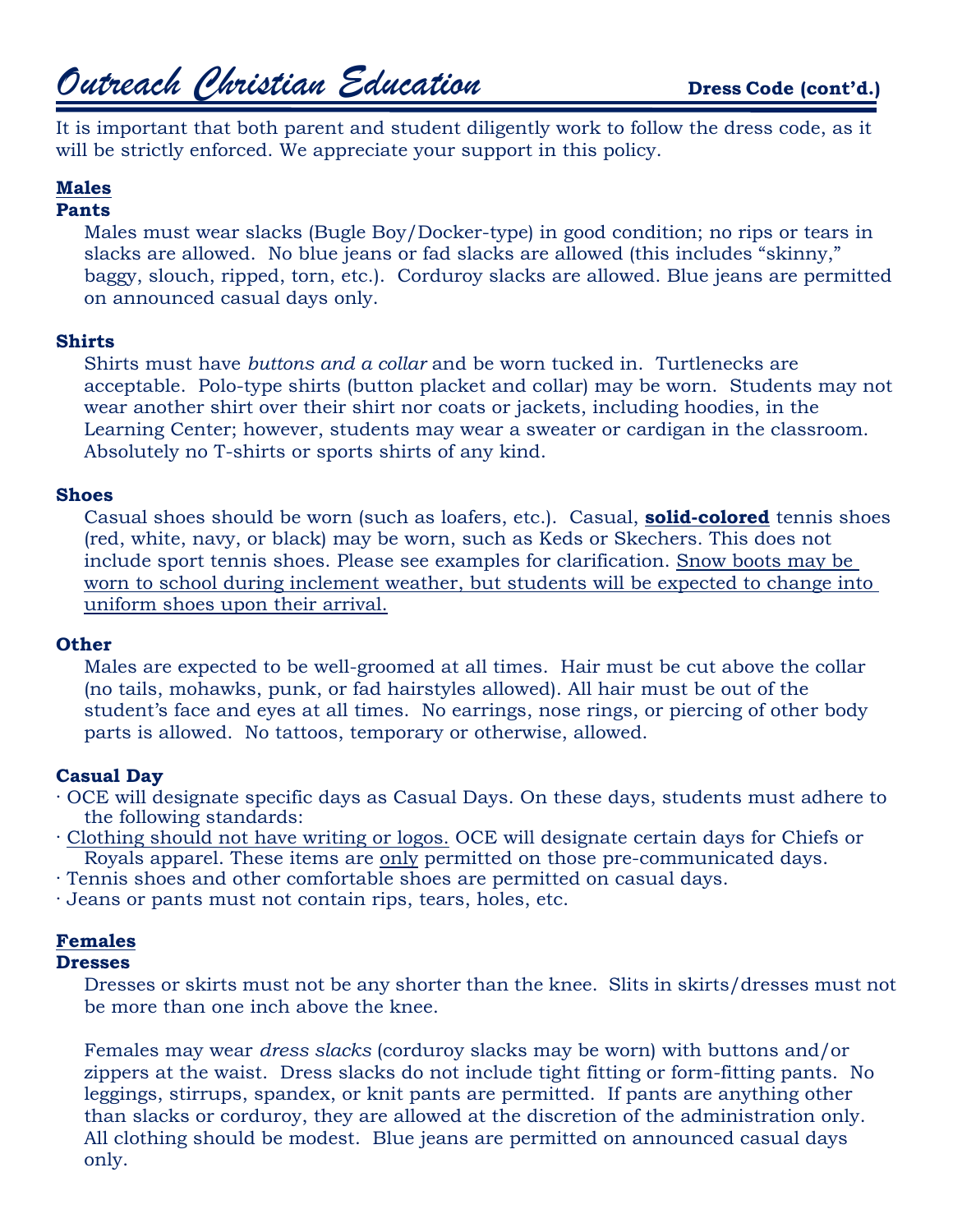#### **Blouses**

Females are expected to wear a blouse or turtleneck that is long enough to be tucked in. If raising hands

above your head exposes any skin, the shirt is deemed inappropriate—no exceptions. A collar and buttons are recommended (required for elementary); if the shirt does not have a collar and buttons, it is allowed at the discretion of the administration. Sleeveless shirts, including tank tops, are not allowed. Females should not wear tight-fitting clothing. Students may not wear another shirt over their shirt nor wear coats or jackets, including hoodies, in the Learning Center; however, students may wear a sweater or cardigan. Absolutely no t-shirts or sports shirts of any kind.

#### **Shoes**

Casual shoes should be worn (such as loafers, etc.) Casual, **solid-colored** tennis shoes (red, white, navy, or black) may be worn, such as Keds or Skechers. This does not include sport tennis shoes. Please see examples for clarification. Snow boots may be worn to school during inclement weather, but students will be expected to change into uniform shoes upon their arrival.

#### **Other**

Females are expected to be well groomed at all times. Hair must be neat in appearance with no punk or fad hairstyles. All hair must be out of the student's face and eyes at all times. Hair should appear natural in color—unnatural hair dyeing is prohibited. Earrings are allowed on the ear lobe only; no earrings up the ear or on the cartilage. No nose rings or piercing of other body parts allowed. No tattoos, temporary or otherwise allowed.

#### **Casual Day**

- · OCE will designate specific days as Casual Days. On these days, students must adhere to the following standards:
- · Clothing should not have writing or logos. OCE will designate certain days for Chiefs or Royals apparel. These items are only permitted on those pre-communicated days.
- · All shorts or skirts must be at least knee-length.
- · Tennis shoes and other comfortable shoes are permitted on casual days.
- · Jeans or pants must not contain rips, tears, holes, etc.
- · Leggings are never permissible as pants.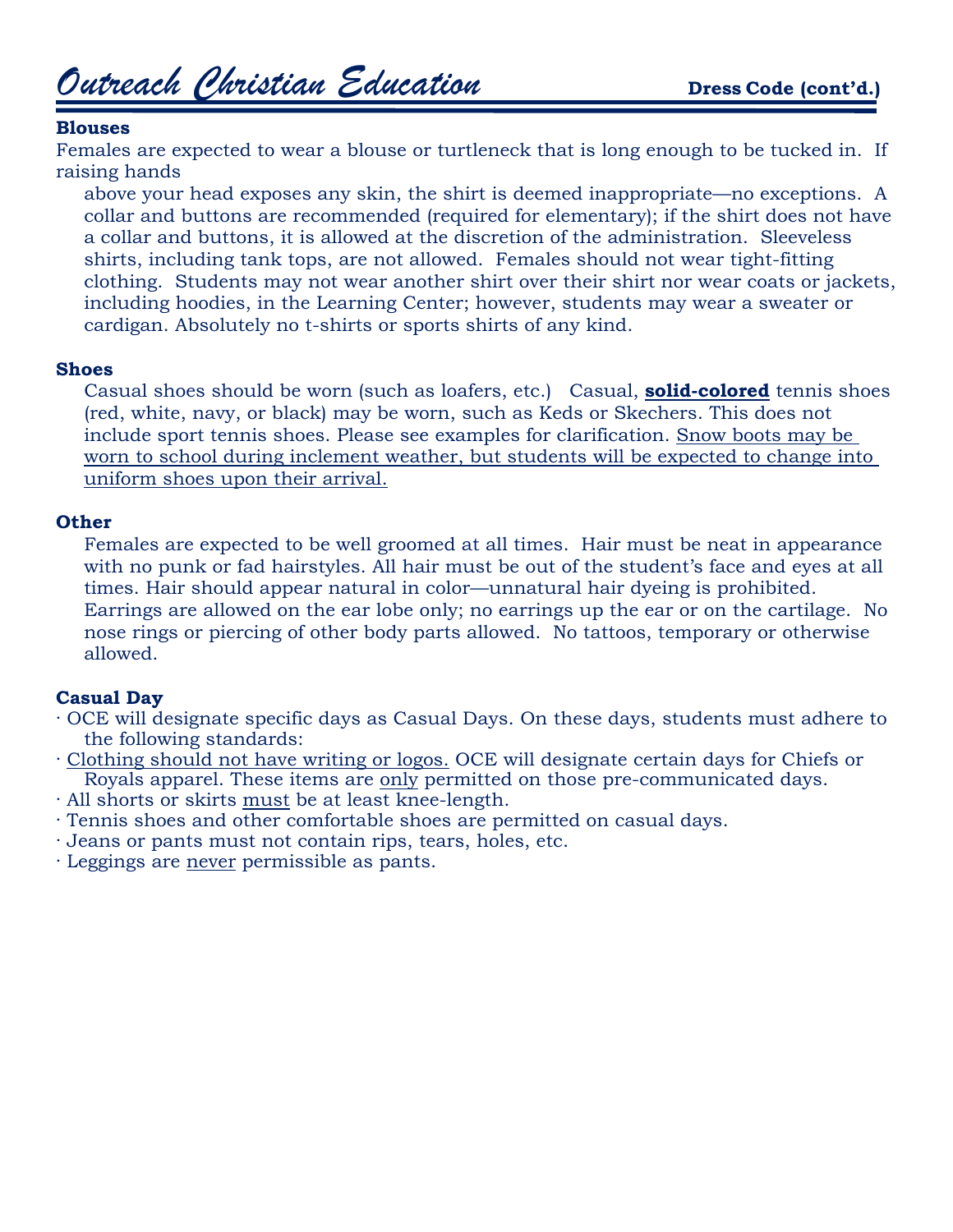|                                                                                              |                                                                                                                                                                                            | <b>Required Items</b>                                            |                                                                                                                                                                                                                                                    |                          |                |                                                      |
|----------------------------------------------------------------------------------------------|--------------------------------------------------------------------------------------------------------------------------------------------------------------------------------------------|------------------------------------------------------------------|----------------------------------------------------------------------------------------------------------------------------------------------------------------------------------------------------------------------------------------------------|--------------------------|----------------|------------------------------------------------------|
|                                                                                              | <b>Elementary Girls**</b>                                                                                                                                                                  |                                                                  |                                                                                                                                                                                                                                                    | <b>Elementary Boys**</b> |                |                                                      |
| Black uniform shoes<br>Knee high socks<br>Gym clothes<br>tennis shoes)                       | Each girl is <b>REQUIRED</b> to have:<br>Khaki, black, or navy pants (Bugle Boy/Dockers)<br>White blouse-button-down with a collar<br>(Navy, Red, or White OCE T-shirts, navy sweatpants & | (Navy, red or white and must be worn with skirts, skorts/shorts) | Each boy is <b>REQUIRED</b> to have:<br>Khaki, black, or navy pants (Bugle Boy or<br>Dockers-style)<br>White dress shirt-button-down with a collar<br><b>Black uniform shoes</b><br>Gym clothes<br>tennis shoes)                                   |                          |                | (Navy, Red, or White OCE T-shirts, navy sweatpants & |
|                                                                                              |                                                                                                                                                                                            | <b>Allowed Items</b>                                             |                                                                                                                                                                                                                                                    |                          |                |                                                      |
|                                                                                              | <b>Elementary Girls**</b>                                                                                                                                                                  |                                                                  |                                                                                                                                                                                                                                                    | <b>Elementary Boys**</b> |                |                                                      |
| V-neck jumper<br>Turtleneck<br>Tie<br>Pants or Slacks<br>Jumpers<br>Tights<br>Regular socks* | Short or Long-Sleeved Polo Knit<br>Sweater/Cardigan<br>Skirt/Skorts/Shorts<br>*Worn ONLY during winter months with pants<br>Casual Shoes (PLAIN Keds, Skechers, etc.)                      |                                                                  | Short or Long-Sleeved Polo Knit<br>Long-Sleeved Peter Pan<br>Sweater/Sweater Vests/Cardigan<br>Turtleneck<br>Tie<br>Pants or Slacks<br>Casual Shoes (PLAIN Keds, Skechers, etc.)<br>**See "Acceptable Uniform Colors" on p. 42 of the<br>Handbook. |                          |                |                                                      |
| <b>Girl Examples</b><br><b>Uniform Shoes:</b>                                                | <b>Casual Shoes:</b>                                                                                                                                                                       | Polo shirts:                                                     | Jumpers:                                                                                                                                                                                                                                           | Skirt/Skort:             |                | <b>Shorts/Pants:</b>                                 |
|                                                                                              |                                                                                                                                                                                            |                                                                  |                                                                                                                                                                                                                                                    |                          |                |                                                      |
| <b>Boy Examples</b>                                                                          |                                                                                                                                                                                            |                                                                  |                                                                                                                                                                                                                                                    |                          |                |                                                      |
| <b>Uniform Shoes:</b>                                                                        | <b>Casual Shoes:</b>                                                                                                                                                                       | Polo shirts:                                                     |                                                                                                                                                                                                                                                    | Pants/Slacks:            | <b>Shorts:</b> | <b>Button-down:</b>                                  |
|                                                                                              |                                                                                                                                                                                            |                                                                  |                                                                                                                                                                                                                                                    |                          |                |                                                      |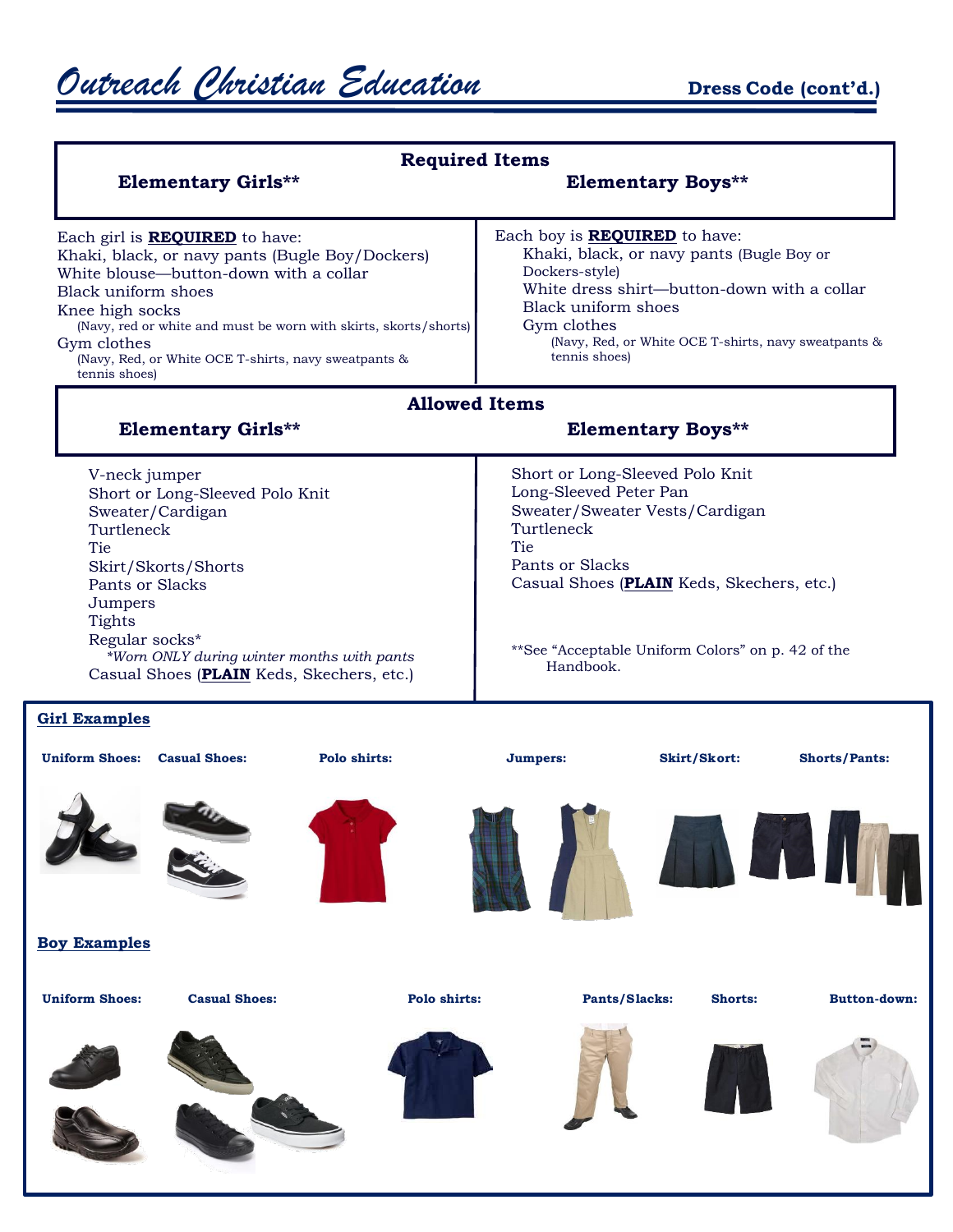**This document must be signed by both parents and returned. Please have your child review this contract carefully so they are fully aware of the dress code and procedures for dress code violations. You may read this contract to younger student.**

#### **Procedure for Dress Code Violations**

*Students will be given two warnings before the following procedures take place.*

When a student comes to school improperly dressed, the following procedure will be followed:

- 1. The teacher will send the student to the office indicating the violation. Students will be treated with love and respect as they are given explanation for their incorrect attire.
- 2. The office will contact the parent by phone and the parent will be **REQUIRED** to bring the student appropriate clothing.
- 3. Students out of dress code will not be allowed in the classroom. Instead, they will wait in the office for the arrival of the proper clothing.
- 4. Continual dress code violations will result in suspension.

It is important that both parent and student diligently work to follow the dress code, as it will be strictly enforced. We appreciate your support in this policy.

As parents, our signatures indicate that we agree to uphold the dress code fully, and will inspect our child's attire daily before they leave for school.

*I understand that Outreach Christian Education has an established dress standard that will motivate students to appear well-groomed and neatly-dressed at all times. I understand that students are required to purchase and wear uniforms to school. By my signature, I am stating that I have read and agree to the Dress Code Policy. I understand that this policy is effective upon enrollment. I also understand that this dress code is in effect during school and at all school-related functions.*

**Father's Signature**

**Date**

**Mother's Signature**

**Date**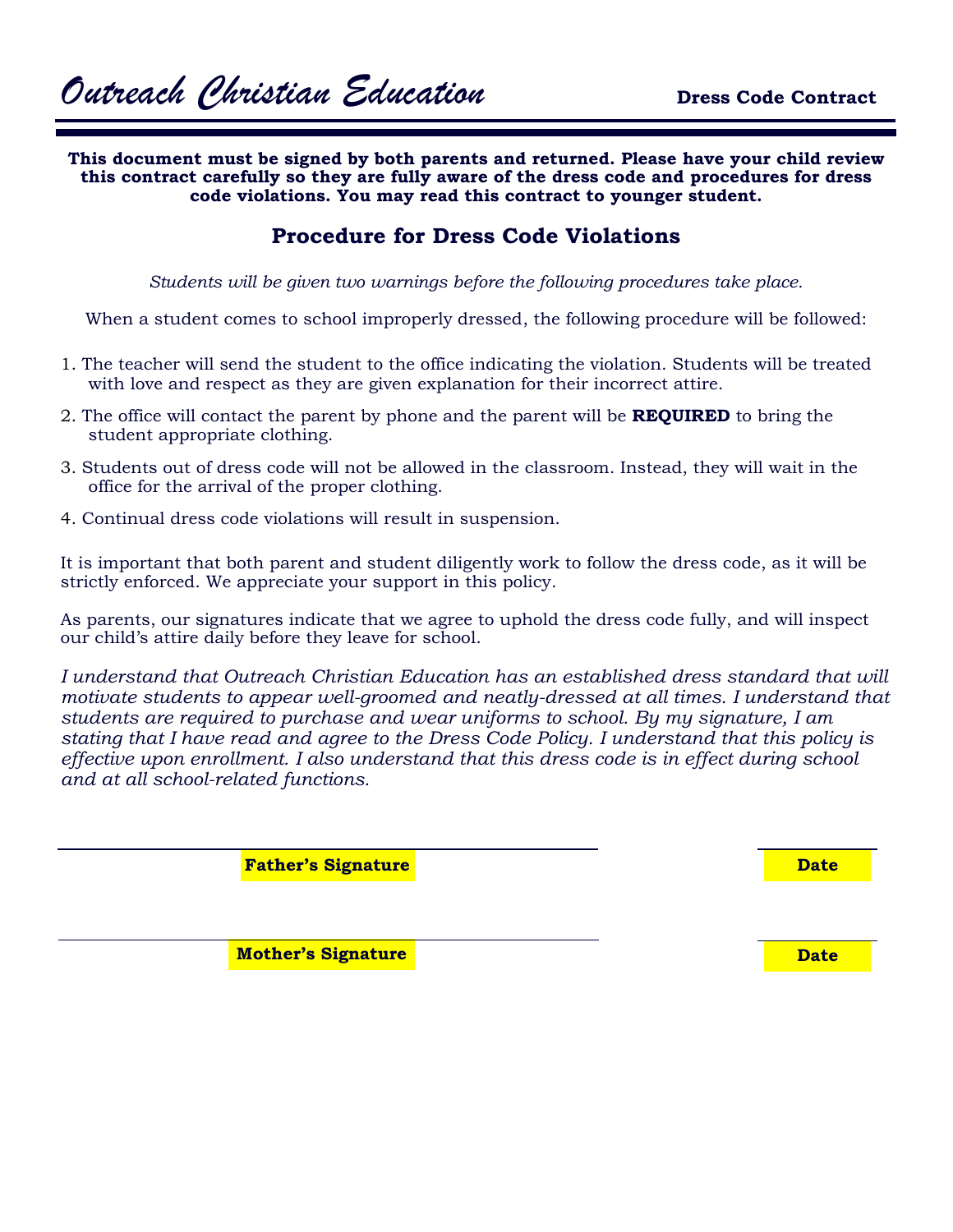# Outreach Christian Education **Technology Contract**

#### **Cell Phones/Electronics**

To facilitate a distraction-free learning environment for our students, OCE prohibits possession of personal technological devices on campus. Students will be required to submit **ALL** tech (tablets, cell phones, smart watches, etc.) to the Principal upon entry to school. All tech devices may be retrieved at parent pick-up.

Failure to comply with this policy will result in the following disciplinary measures:

- 1st Offense: Confiscation of Device. Parent must retrieve at end of day
- 2<sup>nd</sup> Offense: Forfeiture of **ALL** privilege to bring devices to campus
- 3<sup>rd</sup> Offense: In-school suspension
- 4th Offense: Out-of-school suspension
- 5th Offense: Expulsion

\*OCE reserved the right to review and assess each case individually.\*

*I understand that Outreach Christian Education desires to foster a distraction-free learning environment and has implemented the above technology policy for that express purpose. I understand that students are required to abstain from bringing and/or utilizing technology at school unless approved by administration. By my signature, I am stating that I have read and agree to OCE's technology policy. I understand that this policy is effective upon enrollment. I also understand that this technology policy is in effect during school and at all school-related functions, and that failure to adhere to this policy will result in the disciplinary measures listed above.*

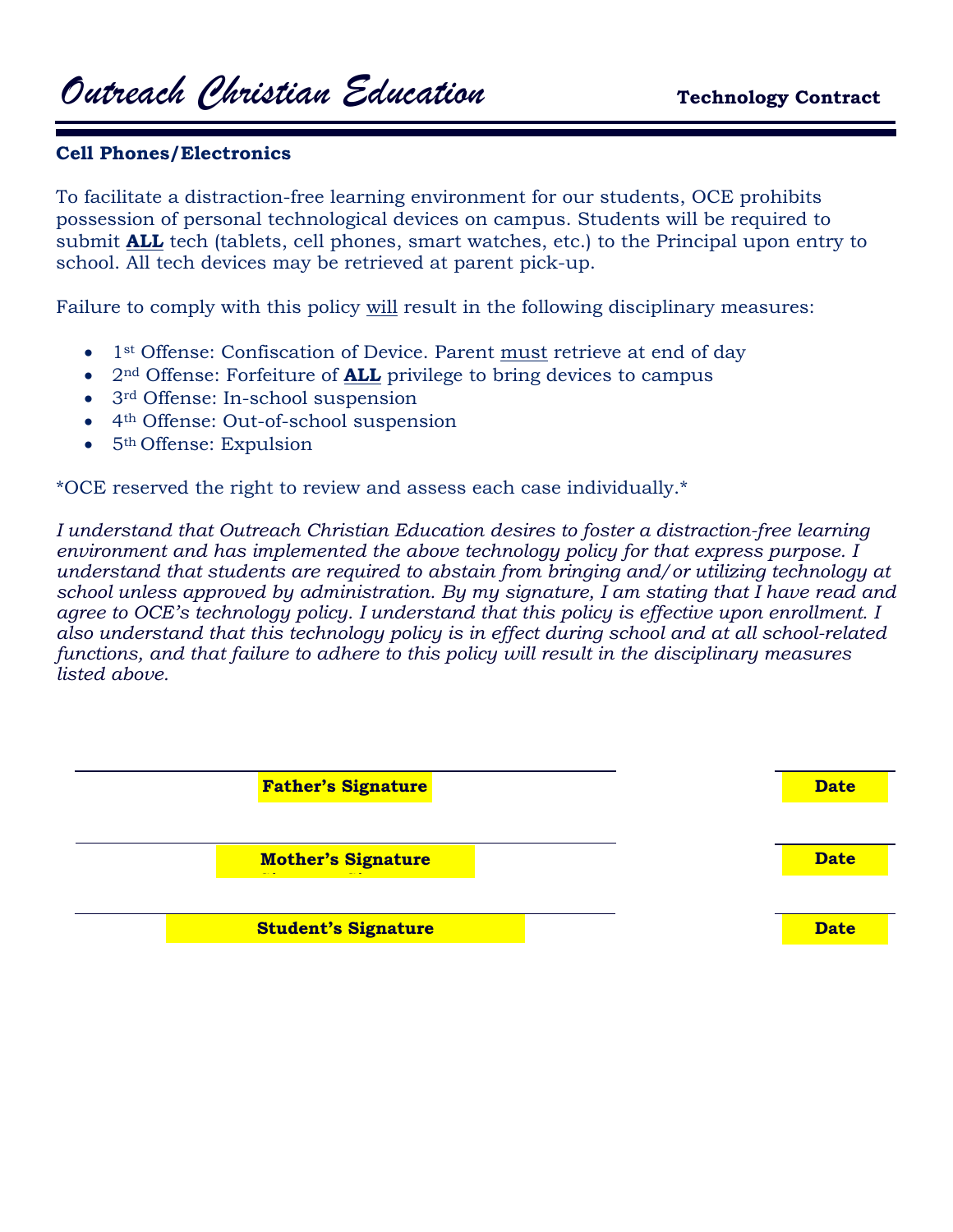

# **Outreach Christian Education**

|                                                                                     | <b>Required Fees (Non-refundable)</b>                                                                                                                                                                                |  |
|-------------------------------------------------------------------------------------|----------------------------------------------------------------------------------------------------------------------------------------------------------------------------------------------------------------------|--|
| <b>Registration Fee</b><br><b>Family Rates</b>                                      | \$250 (after Jan. 29, 2021) Late enrollment begins June 1 and \$100 will be<br>added making enrollment \$350                                                                                                         |  |
| K-12 Student<br>Fee* Per Student                                                    | K-3 <sup>rd</sup> Grade: \$350/ Per Student (late fees apply if paid after 5/31/2021)<br>$4th$ -12 <sup>th</sup> Grade: \$745.00 (includes required classes, see below)<br>$\vert$ (added late fees after 5/31/2021) |  |
| <b>Total</b><br><b>Registration and <math>\\$\</math></b><br><b>Enrollment Fees</b> | $(Jan. 29, 2021)$ or \$<br>(after Jan. 29, 2021)                                                                                                                                                                     |  |

\*The K-12 student fee covers a portion of the cost of hardback textbooks, disposable workbooks, technology expenses, fine arts (orchestra, drama, art etc.) and other classroom materials essential to the education of the student.

### **Outreach Christian Education 2021-2022 Tuition Schedules**

The following are the 2021-2022 tuition and fees. Multiple-child discounts are listed below. Fees are subject to change without notice. (For multiple-child families, the oldest child is your first student).

| 2021-2022<br><b>Annual Tuition</b><br>Discounts applied to youngest students first |  | 1 <sup>st</sup><br><b>Child</b>   | 2 <sub>nd</sub><br><b>Child</b> | 3rd<br><b>Child</b> | 4 <sup>th</sup><br><b>Child</b> |
|------------------------------------------------------------------------------------|--|-----------------------------------|---------------------------------|---------------------|---------------------------------|
| Kindergarten                                                                       |  | \$4999.00 4600.00 4100.00 3100.00 |                                 |                     |                                 |
| Elementary (Grades 1-5)                                                            |  | \$5525.00 5025.00 4525.00 3100.00 |                                 |                     |                                 |
| Middle School (Grades 6-8)                                                         |  | \$5950.00 5450.00 4950.00 3100.00 |                                 |                     |                                 |
| High School (Grades 9-12)                                                          |  | \$6100.00 5450.00 4950.00 3100.00 |                                 |                     |                                 |
| Large families— $5th$ child and up                                                 |  | \$1000.00 1000.00 1000.00         |                                 |                     | 1000.00                         |
|                                                                                    |  |                                   |                                 |                     |                                 |

| 2021-2022 Optional Fees (non-refundable) |                                   |  |  |
|------------------------------------------|-----------------------------------|--|--|
| <b>Athletic Programs</b>                 | Fees (Per Athlete)                |  |  |
| <b>Basketball</b>                        | $$150$ ELEM   \$165 MS   \$175 HS |  |  |
| Cheerleading (Elementary only)           | \$100                             |  |  |
| Track and Field                          | $$150$ ELEM   \$165 MS   \$175 HS |  |  |
| Volleyball                               | $$150$ ELEM   \$165 MS   \$175 HS |  |  |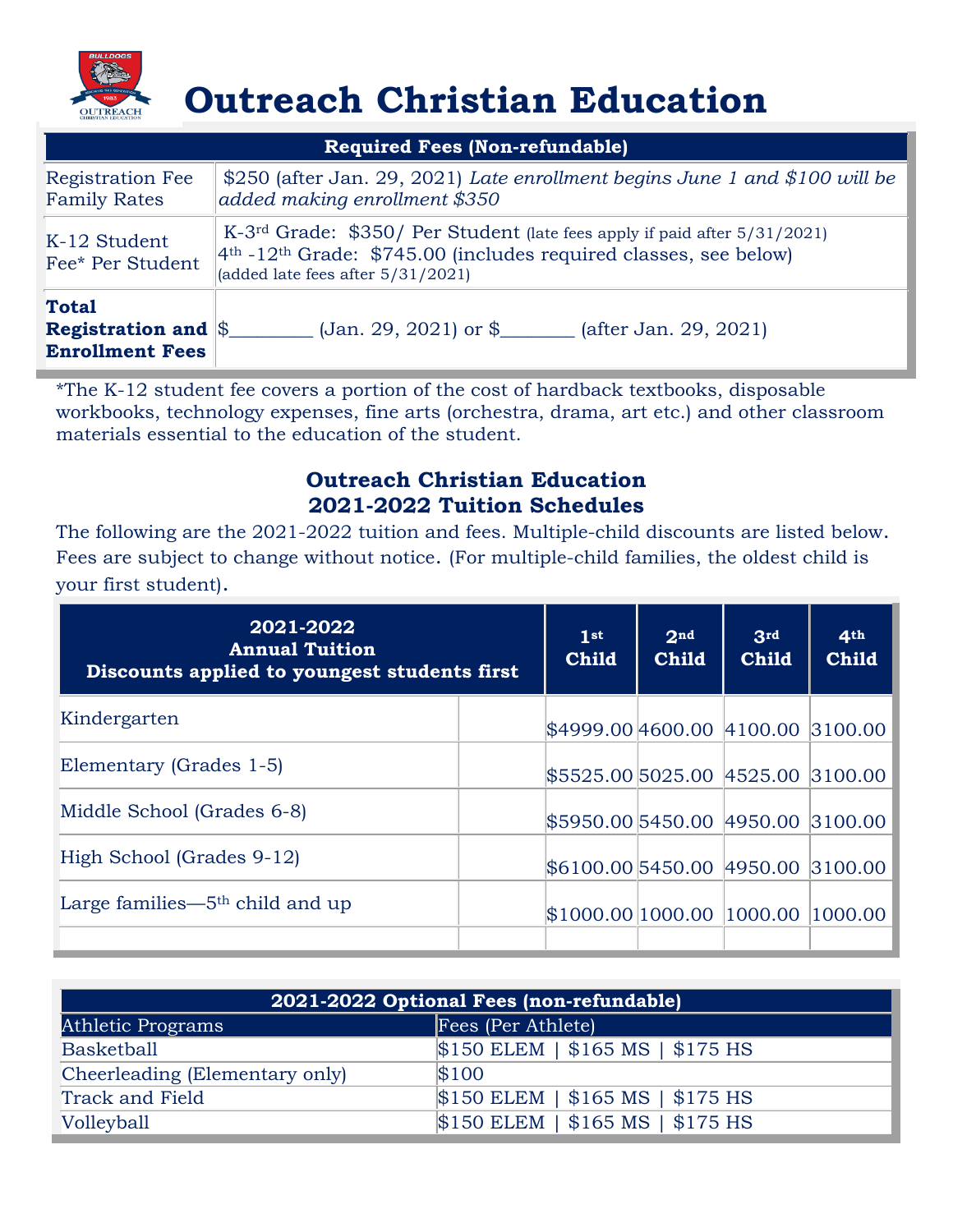### **2021-2022 Tuition Payment Plans**

#### **Ten Monthly Payments**

- July 2021 (or upon acceptance) through April 2022
- Debit/credit card

#### **Semester Payments** 3% Discount deducted from the December payment

- July 2021 (or upon acceptance) and December 2022
- Debit/credit card or check

#### **Payment in Full** 5% Discount

- July 2021 (or upon acceptance)
- Debit/credit card or check

NOTE: *A processing fee of 2.85% will be collected for all debit and credit card payments.*

#### **Tuition Assistance**

OCE operates a need-based assistance program for enrolled and newly-enrolled families. Each year's tuition assistance awards are determined by the number of applicants, the amount of verifiable financial need each applicant demonstrates, and the donations available to meet the tuition assistance needs. Families must reapply for Financial Aid each school year, as needed. See Mrs. Kathy Taylor or Ms. Jessica Bullard for more information or to request a Financial Aid Application.

#### **Discounts**

| Pastor/Minister                                   | Discount |
|---------------------------------------------------|----------|
| Full-Time Pastor: Associate Pastor (Tuition only) | 50%      |
| Full-Time Missionary (Tuition only)               | 50%      |
| Full-Time Seminary Student (Tuition only)         | 50%      |
| Part-Time Ministry (Tuition only)                 | 35%      |

| OCE Staff/Teacher        | Discount |
|--------------------------|----------|
| Full-Time (Tuition only) | 90%      |
| Part-Time (Tuition only) | 75%      |

| Military                 | Discount |
|--------------------------|----------|
| Full-Time (Tuition only) | 10%      |

| Other                            | Discount |
|----------------------------------|----------|
| <b>OCE</b> Alumni (Tuition only) | 10%      |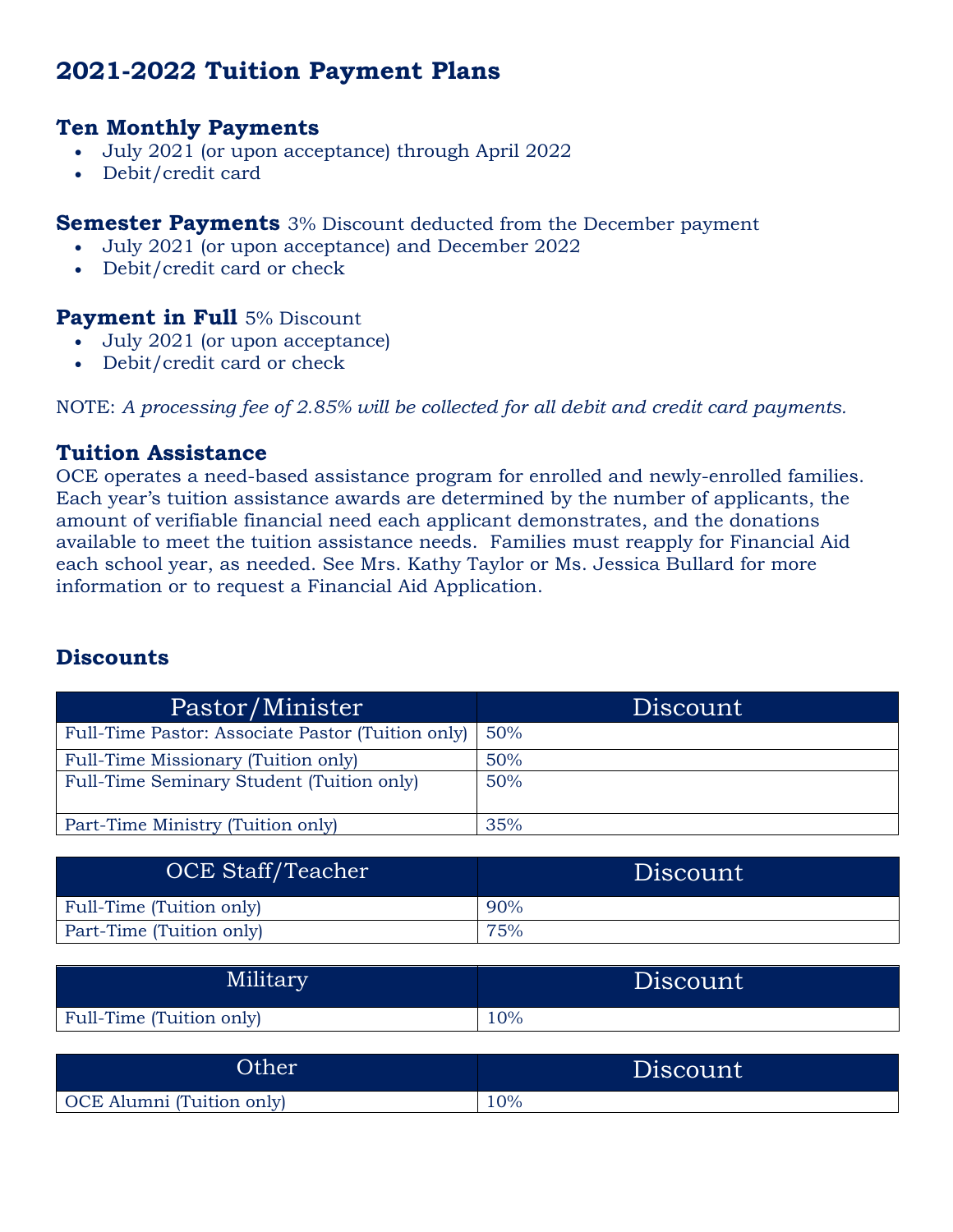*Please read this document carefully. Initial each item indicating that you understand the policy, then sign (signature required by both parents if applicable). Arrangements for tuition, fees, and other financial obligations must be completed before a child starts classes. Each policy is outlined below.* 

**Tuition:** The opportunity to finance my payments over a period of time, at no interest, is a privilege as well as an obligation. Failure to make payments is a serious matter. Delinquencies, caused by insufficient funds or closed accounts, must be paid to the school within 10 days of notice. If not paid in 10 days, a deposit (cash or equivalent) of one month's payment must be made in addition to the delinquent payment. For a third consecutive delinquency, the account will be place on "three months in advance" status (i.e., in addition to the delinquent payments, I must pay three months AHEAD by cash or equivalent). Failure to fulfill this obligation will result in the loss of my automatic withdrawal privilege. However, in the event of a family emergency impacting my finances, a written request for special arrangements may be made to the Administrator. **Initial \_\_\_\_** 

**Annual and Semi-Annual Payments:** The option to pay on an annual or semi-annual basis is also available. The annual (one lump sum) payment is due and payable on July 1. The semi-annual plan consists of two payments: the first half is due July 1 and the balance is due December 1. These payments are made directly to OCE. **Initial \_\_\_\_** 

**All Tuition (monthly, annual, semi-annual):** In the event tuition obligations are not met, the following policy will go into effect: The parent will be notified in writing that the payment is delinquent and must be paid within 10 days of the date of the letter. If payment is not made within the allotted time, a \$25 late fee will be assessed to the parent's tuition account. In addition, should the student(s) be enrolled in OCE for the following school year, the account must be pre-paid the total tuition or the parent will be required to enroll in monthly automatic deductions. Further, if there is a financial problem, the parent is urged to contact the school administrator to discuss the matter. If the student's tuition still has not been paid and the responsible parent has not contacted the school to discuss the matter, the parent shall be notified in writing that, unless other arrangements have been made with the school administrator, the student's enrollment will be terminated effective 30 days from the date the letter was acknowledged received. In cases where there is an unpaid balance and the student does not return to Outreach Christian School, student records will not be forwarded to any new school until all unpaid balances have been paid in full. All unpaid accounts, which have not been satisfactorily resolved with the school administrator, will be sent to a collection agency.

#### **Initial \_\_\_\_**

**Withdrawal:** I acknowledge that I must give a 30-day written notification to a school administrator prior to withdrawing my child from the school. If such notice is duly given, pre-paid tuition will be prorated beginning with the next calendar month following the completion of the 30-day notice period (ex. if notice is provided September 15th, tuition will be assessed through the end of October). Absent such notification, tuition will continue to be assessed. **Initial \_\_\_\_**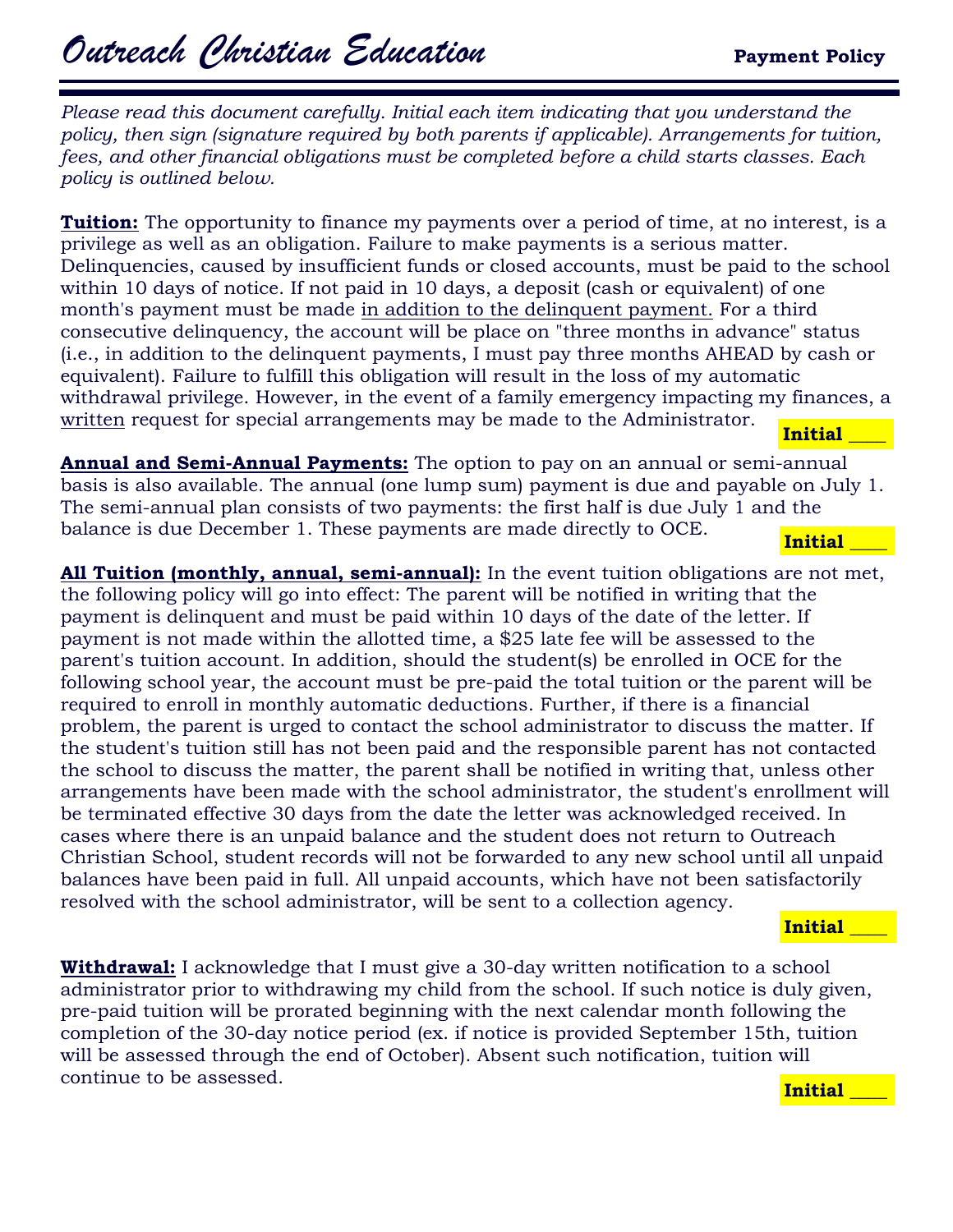*Miscellaneous fees for the remainder of the school year are payable as they are due. Each family is obligated to pay for fees and miscellaneous expenses for each student enrolled in Outreach Christian Education.*

| <b>Expense</b>    | <b>Type</b> | <b>Due Date</b> | Amount     |
|-------------------|-------------|-----------------|------------|
| • School pictures | Optional    | Varies          | Varies     |
| • Field Trips     | Required    | <b>TBA</b>      | <b>TBA</b> |
| • Athletic fees   | Optional    | <b>TBA</b>      | <b>TBA</b> |
| • Hot lunches     | Optional    | TBA             | <b>TBA</b> |

I understand that there are miscellaneous fees beyond the cost of tuition. I further acknowledge that the fees listed above are not all-inclusive, and that there may be additional fees for which I am responsible throughout the year.

#### **Family Service Program**

This is your school. Make it the very best it can be by finding ways to volunteer and get involved! We need you to serve on field trips, in the classroom, around campus, with fundraisers, etc. As we progress through the school year, you may feel led to give of your time, talents, and expertise for the future of your children and this ministry. If you notice an area of opportunity with which you would like to help, please see the Principal or Administrator to discuss available options.

#### **Family Fundraising Program**

Outreach Christian Education holds one to three fundraisers each year. We keep our fundraisers as simple as possible to alleviate the burden on families. Most do not require the delivery of items. OCE relies heavily upon its fundraisers to help offset expenses not covered by tuition. In order for fundraising campaigns to be successful, we must have the participation of each family. The following guidelines have been established in order for each family to share in supporting OCE's fundraising efforts. Families are expected to commit to doing their utmost to participate and wholly endorse the school's fundraising efforts. *Families who do not show a good faith effort in raising and participating in fundraisers will need to give an explanation attached to re-enrollment for following year.* I understand that as a family we are responsible for raising funds equal to:

| One-child family   |
|--------------------|
| Two-child family   |
| Three-child family |

 $$250$  yearly  $$500$  yearly \$750 yearly

#### **Insufficient Funds Policy**

Returned checks will not be processed again. I, therefore, understand that any checks returned by my financial institution because of insufficient funds must be paid with cash or money order. In addition, a \$30 fee will be assessed for all returned items. The second returned item will result in my account being placed on a CASH-ONLY status.



**I have read and agree to the payment policy and financial information outlined in this document. In addition, my signature indicates that I have fully read the OCE Handbook. I understand it is my responsibility as a parent to comply with the school's policies outlined in this Enrollment Application and the Handbook. I understand that all fees are nonrefundable.**



### **Initial \_\_\_\_**

**Initial \_\_\_\_** 

**Initial \_\_\_\_**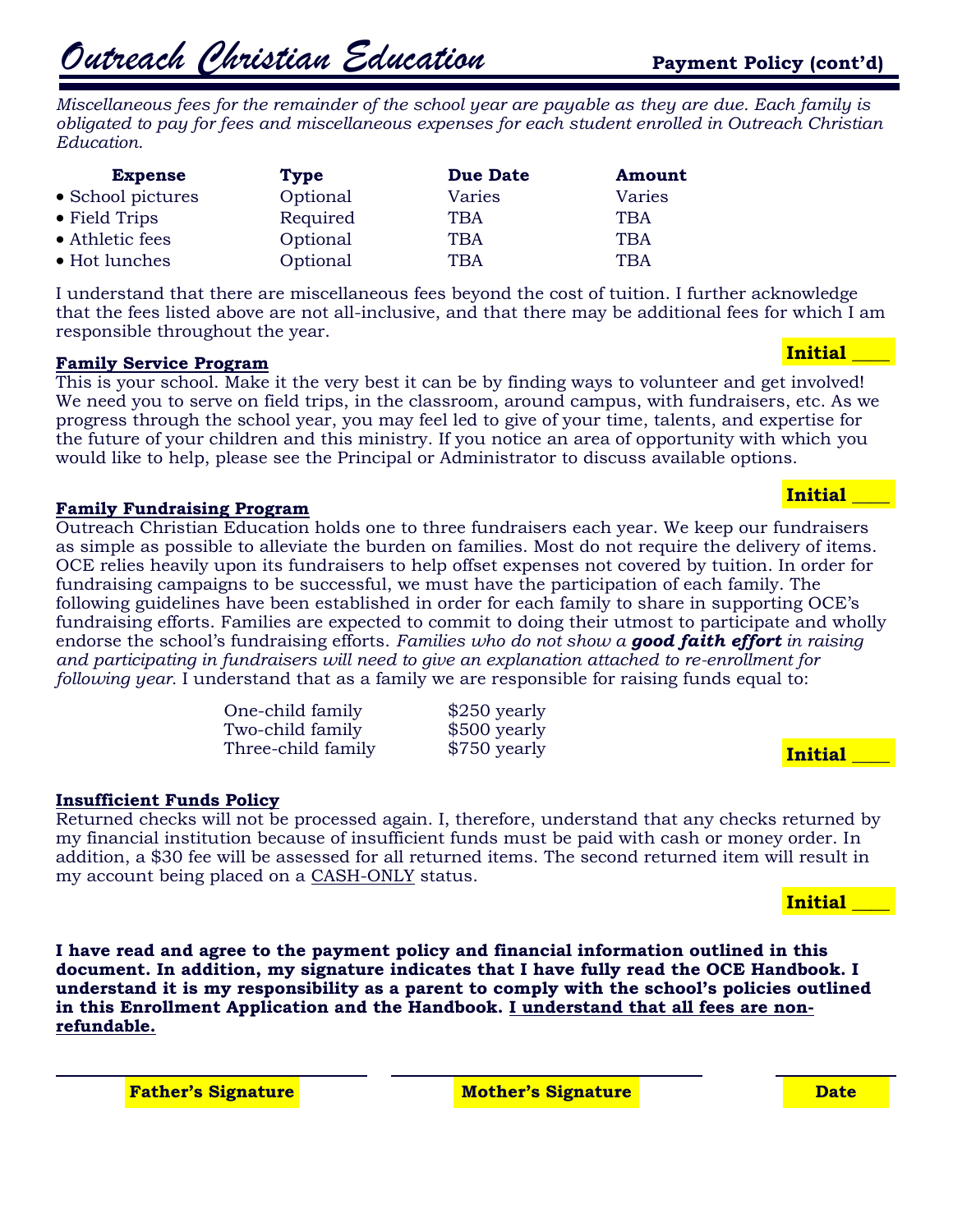# *Outreach Christian Education* **Family Agreement**

- $\bullet$  It is understood that my child's attendance is a privilege and not a right. If at any time his/her conduct, academic progress, or cooperation with the school's authority is not in keeping with the school's requirements, the school reserves the right to terminate at its discretion any child's enrollment. The school does not accept students with police records or who have used narcotics, except at the Board's discretion. OCE reserves the right to request a drug test as well as a police report for each student.
- I understand that the educational program is an integral part of the school ministry and I am expected to support it.
- I understand video cameras in classroom are used solely for administrative purposes and are employed for the safety of both staff and students.
- I hereby commit to assume my Scriptural responsibility to support the school's educational ministry prayerfully, financially, and wholeheartedly.
- I understand that my child is expected to take part in school educational activities, including sports and sponsored trips away from the educational facility, and I absolve the school from liability to me or my child because of injury sustained at supervised school-related activities.
- I agree to uphold and support the high academic standard of the educational ministry by providing a place at home for my child to study and by encouraging my child in the completion of any homework or assignments.
- I appreciate the standards of the educational ministry and do not tolerate profanity, obscenity in word or action, dishonor to the Godhead or the Word of God, or disrespect the staff of the school.
- I hereby agree to support regulations in the published school educational Handbook on the applicant's behalf and authorize the school to employ discipline as it deems wise and expedient for the training of my child.
- I understand that the school reserves the right to dismiss any child who fails to comply with the established regulations and discipline, or whose parents do not assume their responsibility to the educational ministry.
- I acknowledge receipt of the school Handbook and understand and agree to the rules and regulations of the Handbook, as well as the terms stated on this application.
- I acknowledge that OCE assumes a firm stance on specific cultural controversies as delineated in the Handbook and this Application and I commit to support these teachings to the best of my ability. If at any point, my heart changes towards these teachings, I commit to resolving any dispute Biblically and, if necessary, will endeavor to part ways amicably.
- I understand that this school believes and practices alternative dispute resolution based on the Matthew 18 principle. Our family agrees to handle any conflict that may arise using the Biblical steps of Matthew 18. The parties to the contract (family agreement) agree that if any dispute arises between them regarding the interpretation, performance, or breach of this contract, which cannot be resolved by the direct and mutual effort of the parties, the parties shall submit the disputed matters to legal binding arbitration. The parties agree that this method shall be the sole remedy for any controversy or claim and waive their rights to file a lawsuit in any civil court, except to enforce this clause or an arbitration decision. The parties shall use a member of the Institute for Christian Conciliation as the arbitrator, unless the parties agree upon another arbitrator.

#### **THIS CONTRACT CONTAINS A BINDING ARBITRATION PROVISION, WHICH MAY BE ENFORCED BY THE PARTIES.**

| <b>Father's Signature</b>                    | <b>Date</b> |
|----------------------------------------------|-------------|
|                                              |             |
| <b>Mother's Signature</b>                    | <b>Date</b> |
|                                              |             |
| <b>Outreach Christian Education Official</b> | <b>Date</b> |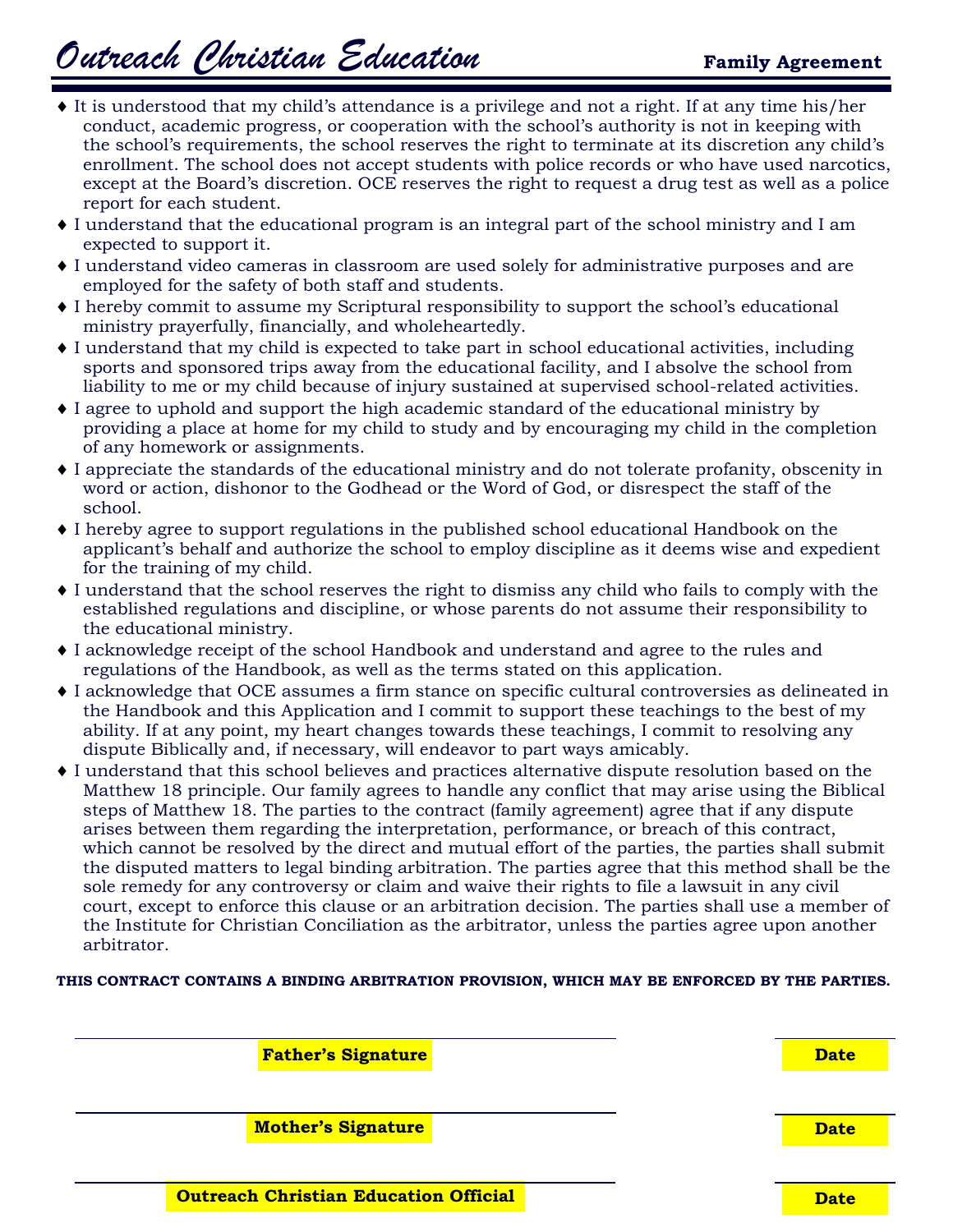| I. Identifying Information                                                                                        |  |
|-------------------------------------------------------------------------------------------------------------------|--|
| Patient's Name<br>Date of Birth                                                                                   |  |
|                                                                                                                   |  |
|                                                                                                                   |  |
| II. Current State of Health                                                                                       |  |
| I have examined the above-named child and verify that this child's medical history and current<br>state of health |  |
| ARE  <br>ARE NOT satisfactory for participation in school.                                                        |  |
| <b>YES</b><br><b>NO</b><br>Does this child require any specialized care?<br>If yes, please explain in section IV. |  |
| III. Immunization History                                                                                         |  |
|                                                                                                                   |  |
| <b>Shot Records:</b>                                                                                              |  |
| All shot records are to be submitted to the main office on or before start date. Outreach requires each           |  |
| student to have all immunizations, unless an exemption is submitted.                                              |  |
|                                                                                                                   |  |
| IV. Comments/Recommendations                                                                                      |  |
| Considered planting and infectional communication dispeters asigning emotional complications at a                 |  |

| (Special diets, allergies, ear infections, convulsions, diabetes, seizures, emotional complications, etc.) |  |
|------------------------------------------------------------------------------------------------------------|--|
|                                                                                                            |  |
|                                                                                                            |  |
|                                                                                                            |  |
|                                                                                                            |  |
|                                                                                                            |  |
|                                                                                                            |  |

|                                          | V. Signatures            |
|------------------------------------------|--------------------------|
| Signature of Physician                   | Physician's Printed Name |
|                                          |                          |
|                                          |                          |
| Name of Clinic, Group Practice, or Other | Address                  |
|                                          |                          |
|                                          |                          |
| Telephone Number                         | Date                     |
|                                          |                          |
|                                          |                          |